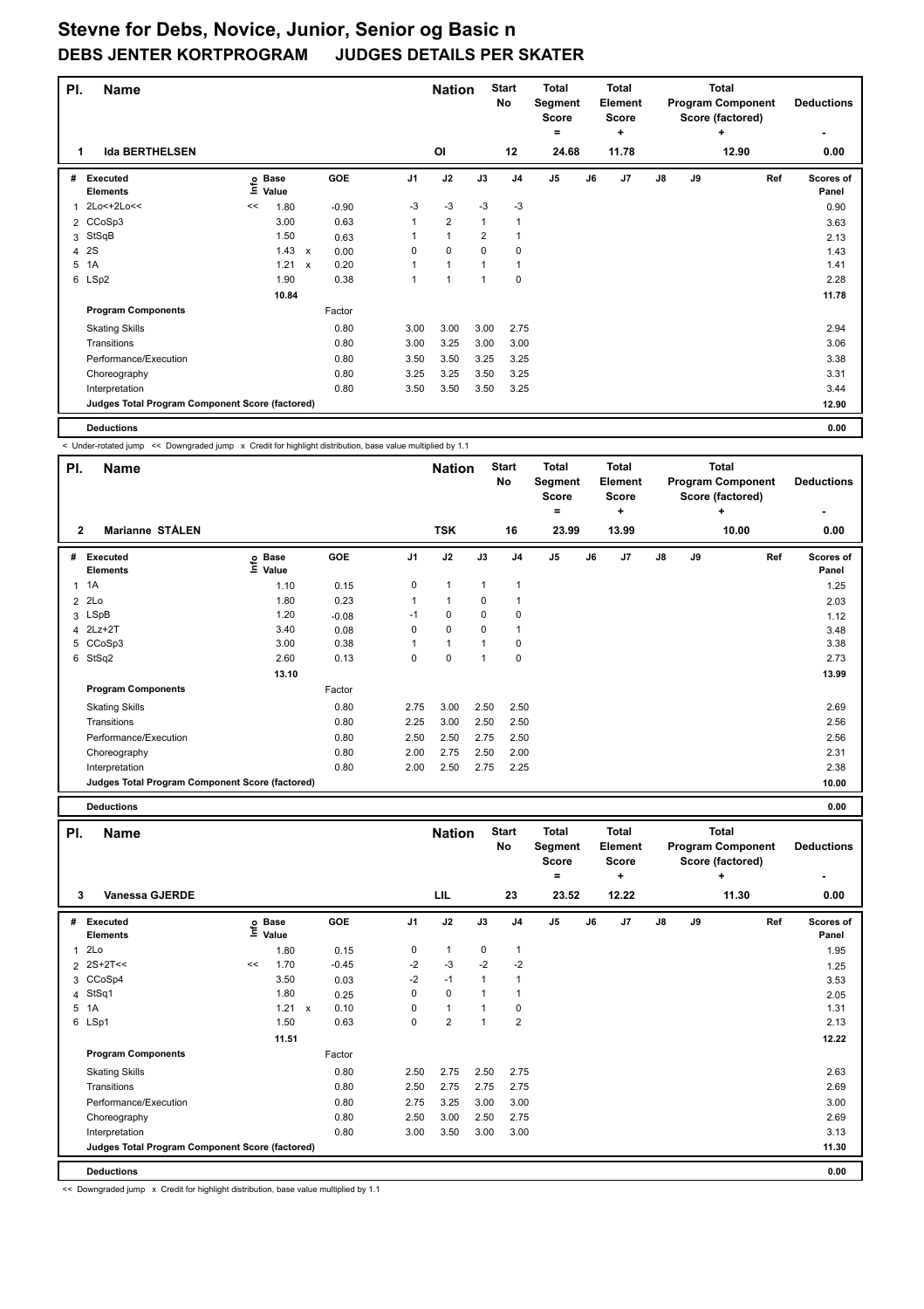| PI.            | <b>Name</b>                                     |                              |                           |         |      | <b>Nation</b>  |             | <b>Start</b><br>No | <b>Total</b><br>Segment<br><b>Score</b> |    | Total<br>Element<br><b>Score</b> |               |    | <b>Total</b><br><b>Program Component</b><br>Score (factored) | <b>Deductions</b>  |
|----------------|-------------------------------------------------|------------------------------|---------------------------|---------|------|----------------|-------------|--------------------|-----------------------------------------|----|----------------------------------|---------------|----|--------------------------------------------------------------|--------------------|
| 4              | Sara STØRKSEN GRØVAN                            |                              |                           |         |      | <b>OSK</b>     |             | $\overline{7}$     | $\equiv$<br>22.59                       |    | ÷<br>11.59                       |               |    | ٠<br>11.00                                                   | 0.00               |
| #              | Executed<br><b>Elements</b>                     | <b>Base</b><br>lnfo<br>Value |                           | GOE     | J1   | J2             | J3          | J <sub>4</sub>     | J <sub>5</sub>                          | J6 | J <sub>7</sub>                   | $\mathsf{J}8$ | J9 | Ref                                                          | Scores of<br>Panel |
| $\mathbf 1$    | 2Lo+1Lo                                         | 2.30                         |                           | 0.00    | $-1$ | 1              | 0           | $\mathbf 0$        |                                         |    |                                  |               |    |                                                              | 2.30               |
| $\overline{2}$ | 2F                                              | 1.80                         |                           | $-0.75$ | $-3$ | -3             | $-2$        | $-2$               |                                         |    |                                  |               |    |                                                              | 1.05               |
| 3              | StSq2                                           | 2.60                         |                           | 0.25    | 1    | $\mathbf{1}$   | $\Omega$    | $\mathbf 0$        |                                         |    |                                  |               |    |                                                              | 2.85               |
|                | 4 LSpB                                          | 1.20                         |                           | 0.38    |      | $\overline{1}$ | $\Omega$    | 1                  |                                         |    |                                  |               |    |                                                              | 1.58               |
| 5              | 1A                                              | 1.21                         | $\boldsymbol{\mathsf{x}}$ | 0.05    | 0    | $\mathbf 0$    |             | $\mathbf 0$        |                                         |    |                                  |               |    |                                                              | 1.26               |
| 6              | CCoSp2                                          | 2.50                         |                           | 0.05    | 0    | $-1$           | $\mathbf 1$ | $\mathbf 0$        |                                         |    |                                  |               |    |                                                              | 2.55               |
|                |                                                 | 11.61                        |                           |         |      |                |             |                    |                                         |    |                                  |               |    |                                                              | 11.59              |
|                | <b>Program Components</b>                       |                              |                           | Factor  |      |                |             |                    |                                         |    |                                  |               |    |                                                              |                    |
|                | <b>Skating Skills</b>                           |                              |                           | 0.80    | 3.25 | 3.25           | 3.00        | 2.50               |                                         |    |                                  |               |    |                                                              | 3.00               |
|                | Transitions                                     |                              |                           | 0.80    | 2.75 | 2.75           | 2.75        | 2.50               |                                         |    |                                  |               |    |                                                              | 2.69               |
|                | Performance/Execution                           |                              |                           | 0.80    | 3.00 | 2.75           | 2.50        | 2.00               |                                         |    |                                  |               |    |                                                              | 2.56               |
|                | Choreography                                    |                              |                           | 0.80    | 2.75 | 2.75           | 2.75        | 2.75               |                                         |    |                                  |               |    |                                                              | 2.75               |
|                | Interpretation                                  |                              |                           | 0.80    | 3.00 | 3.25           | 2.50        | 2.25               |                                         |    |                                  |               |    |                                                              | 2.75               |
|                | Judges Total Program Component Score (factored) |                              |                           |         |      |                |             |                    |                                         |    |                                  |               |    |                                                              | 11.00              |
|                | <b>Deductions</b>                               |                              |                           |         |      |                |             |                    |                                         |    |                                  |               |    |                                                              | 0.00               |

x Credit for highlight distribution, base value multiplied by 1.1

| PI. | <b>Name</b>                                     |   |                            |              |         |      | <b>Nation</b> |             | <b>Start</b><br>No | <b>Total</b><br>Segment<br>Score<br>= |       | <b>Total</b><br>Element<br><b>Score</b><br>÷ |               |    | <b>Total</b><br><b>Program Component</b><br>Score (factored)<br>÷ |     | <b>Deductions</b>  |
|-----|-------------------------------------------------|---|----------------------------|--------------|---------|------|---------------|-------------|--------------------|---------------------------------------|-------|----------------------------------------------|---------------|----|-------------------------------------------------------------------|-----|--------------------|
| 5   | Silja Anna Skulstad URANG                       |   |                            |              |         |      | <b>BKK</b>    |             | 5                  |                                       | 21.80 | 10.50                                        |               |    | 11.30                                                             |     | 0.00               |
| #   | Executed<br><b>Elements</b>                     |   | e Base<br>E Value<br>Value |              | GOE     | J1   | J2            | J3          | J <sub>4</sub>     | J5                                    | J6    | J7                                           | $\mathsf{J}8$ | J9 |                                                                   | Ref | Scores of<br>Panel |
| 1   | $2Lo<+2T<$                                      | < | 2.20                       |              | $-0.53$ | $-2$ | $-1$          | $-2$        | $-2$               |                                       |       |                                              |               |    |                                                                   |     | 1.67               |
|     | 2 2 S                                           |   | 1.30                       |              | 0.10    | 0    | $\mathbf 0$   | 1           | 1                  |                                       |       |                                              |               |    |                                                                   |     | 1.40               |
|     | 3 LSpB                                          |   | 1.20                       |              | $-0.15$ | 0    | $\mathbf 0$   | $-1$        | $-1$               |                                       |       |                                              |               |    |                                                                   |     | 1.05               |
|     | 4 1A                                            |   | 1.21                       | $\mathsf{x}$ | 0.15    | 0    | $\mathbf{1}$  | 1           | 1                  |                                       |       |                                              |               |    |                                                                   |     | 1.36               |
| 5   | StSq2                                           |   | 2.60                       |              | $-0.08$ | 0    | $\mathbf 0$   | $\mathbf 0$ | $-1$               |                                       |       |                                              |               |    |                                                                   |     | 2.52               |
|     | 6 CCoSp2                                        |   | 2.50                       |              | 0.00    | 0    | $\mathbf 0$   | $\mathbf 0$ | 0                  |                                       |       |                                              |               |    |                                                                   |     | 2.50               |
|     |                                                 |   | 11.01                      |              |         |      |               |             |                    |                                       |       |                                              |               |    |                                                                   |     | 10.50              |
|     | <b>Program Components</b>                       |   |                            |              | Factor  |      |               |             |                    |                                       |       |                                              |               |    |                                                                   |     |                    |
|     | <b>Skating Skills</b>                           |   |                            |              | 0.80    | 3.00 | 2.75          | 2.50        | 3.25               |                                       |       |                                              |               |    |                                                                   |     | 2.88               |
|     | Transitions                                     |   |                            |              | 0.80    | 2.50 | 2.75          | 2.50        | 3.00               |                                       |       |                                              |               |    |                                                                   |     | 2.69               |
|     | Performance/Execution                           |   |                            |              | 0.80    | 2.75 | 3.50          | 2.50        | 2.75               |                                       |       |                                              |               |    |                                                                   |     | 2.88               |
|     | Choreography                                    |   |                            |              | 0.80    | 2.50 | 3.00          | 2.75        | 3.00               |                                       |       |                                              |               |    |                                                                   |     | 2.81               |
|     | Interpretation                                  |   |                            |              | 0.80    | 2.50 | 3.25          | 2.75        | 3.00               |                                       |       |                                              |               |    |                                                                   |     | 2.88               |
|     | Judges Total Program Component Score (factored) |   |                            |              |         |      |               |             |                    |                                       |       |                                              |               |    |                                                                   |     | 11.30              |
|     | <b>Deductions</b>                               |   |                            |              |         |      |               |             |                    |                                       |       |                                              |               |    |                                                                   |     | 0.00               |

< Under-rotated jump x Credit for highlight distribution, base value multiplied by 1.1

| PI. | <b>Name</b>                                     |                                  |                      |                | <b>Nation</b> |              | <b>Start</b><br>No | <b>Total</b><br>Segment<br><b>Score</b><br>= |    | <b>Total</b><br>Element<br><b>Score</b><br>÷ |               |    | <b>Total</b><br><b>Program Component</b><br>Score (factored)<br>÷ | <b>Deductions</b>  |
|-----|-------------------------------------------------|----------------------------------|----------------------|----------------|---------------|--------------|--------------------|----------------------------------------------|----|----------------------------------------------|---------------|----|-------------------------------------------------------------------|--------------------|
| 6   | <b>Marie HAAS</b>                               |                                  |                      |                | <b>SKK</b>    |              | 25                 | 20.14                                        |    | 10.59                                        |               |    | 10.55                                                             | 1.00               |
| #   | <b>Executed</b><br><b>Elements</b>              | <b>Base</b><br>e Base<br>⊆ Value | <b>GOE</b>           | J <sub>1</sub> | J2            | J3           | J <sub>4</sub>     | J5                                           | J6 | J7                                           | $\mathsf{J}8$ | J9 | Ref                                                               | Scores of<br>Panel |
| 1   | 2S                                              | 1.30                             | 0.20                 |                | $\mathbf{1}$  | $\mathbf{1}$ | $\mathbf{1}$       |                                              |    |                                              |               |    |                                                                   | 1.50               |
|     | 2 2Lo+2Lo                                       | 3.60                             | 0.08                 | 0              | $\mathbf{1}$  | 0            | 0                  |                                              |    |                                              |               |    |                                                                   | 3.68               |
|     | 3 LSp                                           | 0.00                             | 0.00                 | ٠              |               |              |                    |                                              |    |                                              |               |    |                                                                   | 0.00               |
|     | 4 StSqB                                         | 1.50                             | $-0.23$              | $-1$           | $-1$          | $-1$         | 0                  |                                              |    |                                              |               |    |                                                                   | 1.27               |
|     | 5 1A                                            | 1.21                             | 0.05<br>$\mathsf{x}$ | 0              | $\mathbf{1}$  | 0            | 0                  |                                              |    |                                              |               |    |                                                                   | 1.26               |
| 6   | CCoSp2                                          | 2.50                             | 0.38                 | 0              | 1             | 1            | $\mathbf{1}$       |                                              |    |                                              |               |    |                                                                   | 2.88               |
|     |                                                 | 10.11                            |                      |                |               |              |                    |                                              |    |                                              |               |    |                                                                   | 10.59              |
|     | <b>Program Components</b>                       |                                  | Factor               |                |               |              |                    |                                              |    |                                              |               |    |                                                                   |                    |
|     | <b>Skating Skills</b>                           |                                  | 0.80                 | 3.00           | 3.00          | 3.00         | 3.00               |                                              |    |                                              |               |    |                                                                   | 3.00               |
|     | Transitions                                     |                                  | 0.80                 | 2.50           | 2.50          | 2.50         | 2.25               |                                              |    |                                              |               |    |                                                                   | 2.44               |
|     | Performance/Execution                           |                                  | 0.80                 | 2.75           | 2.75          | 2.50         | 2.75               |                                              |    |                                              |               |    |                                                                   | 2.69               |
|     | Choreography                                    |                                  | 0.80                 | 2.50           | 2.75          | 2.25         | 2.50               |                                              |    |                                              |               |    |                                                                   | 2.50               |
|     | Interpretation                                  |                                  | 0.80                 | 2.25           | 2.75          | 2.75         | 2.50               |                                              |    |                                              |               |    |                                                                   | 2.56               |
|     | Judges Total Program Component Score (factored) |                                  |                      |                |               |              |                    |                                              |    |                                              |               |    |                                                                   | 10.55              |
|     | <b>Deductions</b>                               |                                  | $-1.00$<br>Falls:    |                |               |              |                    |                                              |    |                                              |               |    |                                                                   | $-1.00$            |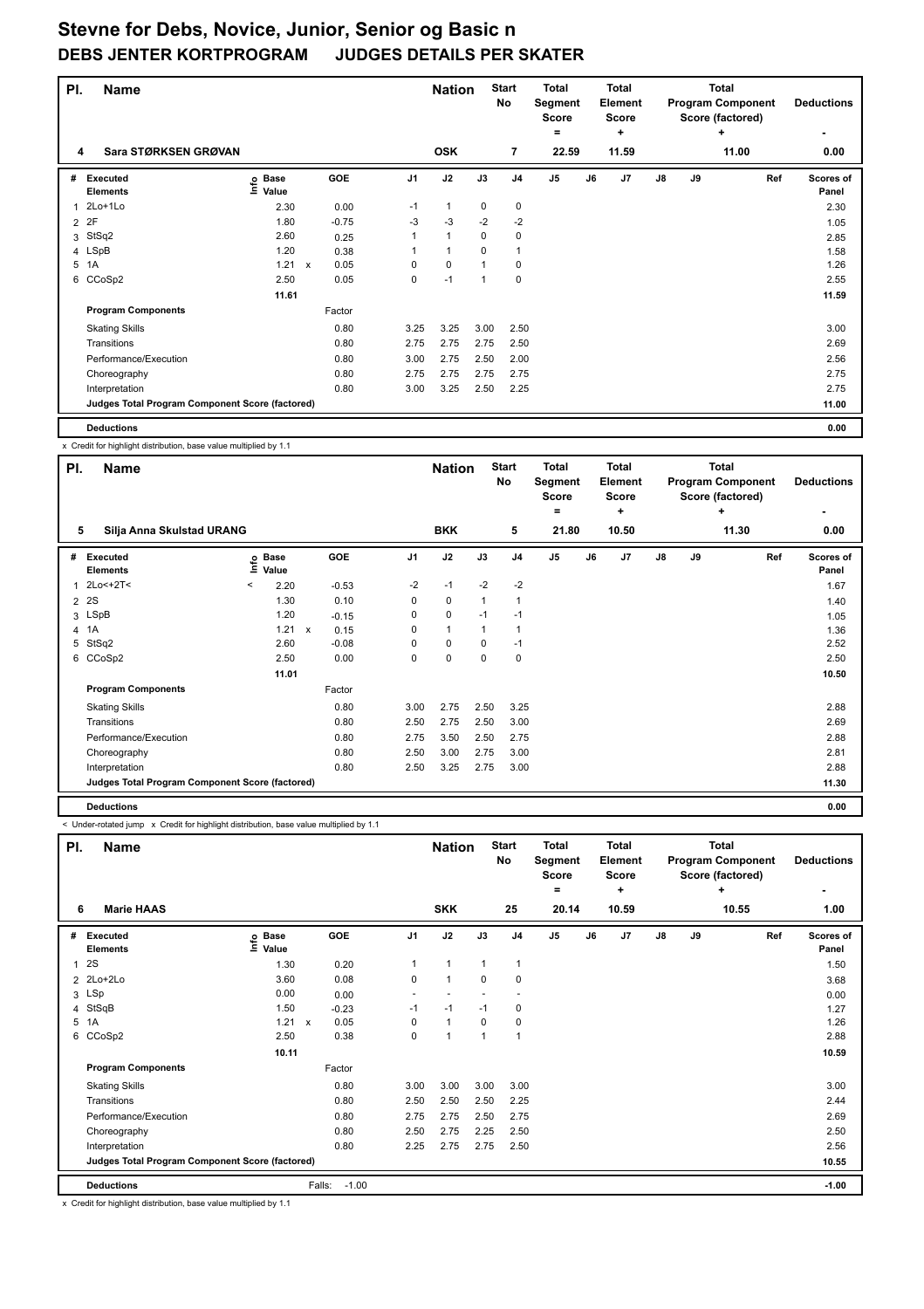| PI.            | <b>Name</b>                                     |         |                      |                           |         |      | <b>Nation</b> |          | <b>Start</b><br><b>No</b> | <b>Total</b><br>Segment<br><b>Score</b><br>$\equiv$ |    | <b>Total</b><br>Element<br><b>Score</b><br>÷ |               |    | <b>Total</b><br><b>Program Component</b><br>Score (factored)<br>٠ | <b>Deductions</b>         |
|----------------|-------------------------------------------------|---------|----------------------|---------------------------|---------|------|---------------|----------|---------------------------|-----------------------------------------------------|----|----------------------------------------------|---------------|----|-------------------------------------------------------------------|---------------------------|
| 7              | Rebecka TRANUNG HOLTEBU                         |         |                      |                           |         |      | <b>OSK</b>    |          | 14                        | 19.73                                               |    | 9.23                                         |               |    | 10.50                                                             | 0.00                      |
| #              | Executed<br><b>Elements</b>                     | Info    | <b>Base</b><br>Value |                           | GOE     | J1   | J2            | J3       | J <sub>4</sub>            | J <sub>5</sub>                                      | J6 | J <sub>7</sub>                               | $\mathsf{J}8$ | J9 | Ref                                                               | <b>Scores of</b><br>Panel |
| 1              | $2S+2T2$                                        | $\prec$ | 2.20                 |                           | $-0.45$ | $-2$ | $-3$          | $-2$     | $-2$                      |                                                     |    |                                              |               |    |                                                                   | 1.75                      |
| $\overline{2}$ | 2Lo                                             |         | 1.80                 |                           | $-0.23$ | 0    | 0             | $-1$     | $-2$                      |                                                     |    |                                              |               |    |                                                                   | 1.57                      |
| 3              | LSpB                                            |         | 1.20                 |                           | $-0.45$ | $-1$ | $-2$          | $-1$     | $-2$                      |                                                     |    |                                              |               |    |                                                                   | 0.75                      |
|                | 4 1A                                            |         | 1.21                 | $\boldsymbol{\mathsf{x}}$ | 0.10    | 0    | $\mathbf{1}$  | 1        | $\mathbf 0$               |                                                     |    |                                              |               |    |                                                                   | 1.31                      |
| 5              | CCoSp1                                          |         | 2.00                 |                           | 0.05    | $-1$ | 0             | $\Omega$ | 1                         |                                                     |    |                                              |               |    |                                                                   | 2.05                      |
| 6              | StSq1                                           |         | 1.80                 |                           | 0.00    | 0    | $\Omega$      | $\Omega$ | $\mathbf 0$               |                                                     |    |                                              |               |    |                                                                   | 1.80                      |
|                |                                                 |         | 10.21                |                           |         |      |               |          |                           |                                                     |    |                                              |               |    |                                                                   | 9.23                      |
|                | <b>Program Components</b>                       |         |                      |                           | Factor  |      |               |          |                           |                                                     |    |                                              |               |    |                                                                   |                           |
|                | <b>Skating Skills</b>                           |         |                      |                           | 0.80    | 3.00 | 2.75          | 2.75     | 2.50                      |                                                     |    |                                              |               |    |                                                                   | 2.75                      |
|                | Transitions                                     |         |                      |                           | 0.80    | 2.75 | 2.50          | 2.25     | 2.25                      |                                                     |    |                                              |               |    |                                                                   | 2.44                      |
|                | Performance/Execution                           |         |                      |                           | 0.80    | 3.25 | 3.00          | 3.00     | 1.75                      |                                                     |    |                                              |               |    |                                                                   | 2.75                      |
|                | Choreography                                    |         |                      |                           | 0.80    | 2.75 | 2.75          | 2.50     | 2.25                      |                                                     |    |                                              |               |    |                                                                   | 2.56                      |
|                | Interpretation                                  |         |                      |                           | 0.80    | 3.00 | 2.75          | 2.75     | 2.00                      |                                                     |    |                                              |               |    |                                                                   | 2.63                      |
|                | Judges Total Program Component Score (factored) |         |                      |                           |         |      |               |          |                           |                                                     |    |                                              |               |    |                                                                   | 10.50                     |
|                | <b>Deductions</b>                               |         |                      |                           |         |      |               |          |                           |                                                     |    |                                              |               |    |                                                                   | 0.00                      |

< Under-rotated jump x Credit for highlight distribution, base value multiplied by 1.1

| PI.          | <b>Name</b>                                     |                            |                           |                   |      | <b>Nation</b> |              | <b>Start</b><br><b>No</b> | <b>Total</b><br>Segment<br><b>Score</b> |    | <b>Total</b><br>Element<br><b>Score</b> |               |    | <b>Total</b><br><b>Program Component</b><br>Score (factored) | <b>Deductions</b>  |
|--------------|-------------------------------------------------|----------------------------|---------------------------|-------------------|------|---------------|--------------|---------------------------|-----------------------------------------|----|-----------------------------------------|---------------|----|--------------------------------------------------------------|--------------------|
|              |                                                 |                            |                           |                   |      |               |              |                           | =                                       |    | ÷                                       |               |    | ÷                                                            |                    |
| 8            | Jannicke Ferger PEDERSEN                        |                            |                           |                   |      | OI            |              | 9                         | 19.49                                   |    | 9.39                                    |               |    | 11.10                                                        | 1.00               |
|              | # Executed<br><b>Elements</b>                   | e Base<br>E Value<br>Value |                           | GOE               | J1   | J2            | J3           | J <sub>4</sub>            | J <sub>5</sub>                          | J6 | J7                                      | $\mathsf{J}8$ | J9 | Ref                                                          | Scores of<br>Panel |
| $\mathbf{1}$ | $2Lo+1T$                                        | 2.20                       |                           | 0.15              | 0    | $\mathbf 0$   | $\mathbf{1}$ | 1                         |                                         |    |                                         |               |    |                                                              | 2.35               |
|              | 2 CCoSp1                                        | 2.00                       |                           | $-0.30$           | $-2$ | $-1$          | $-1$         | 0                         |                                         |    |                                         |               |    |                                                              | 1.70               |
|              | 3 2F                                            | 1.98                       | $\mathsf{x}$              | $-0.90$           | $-3$ | $-3$          | $-3$         | $-3$                      |                                         |    |                                         |               |    |                                                              | 1.08               |
|              | 4 StSq1                                         | 1.80                       |                           | 0.00              | 0    | 0             | 0            | $\pmb{0}$                 |                                         |    |                                         |               |    |                                                              | 1.80               |
|              | 5 1A                                            | 1.21                       | $\boldsymbol{\mathsf{x}}$ | 0.05              | 0    | $\mathbf 0$   | 1            | 0                         |                                         |    |                                         |               |    |                                                              | 1.26               |
|              | 6 LSp1                                          | 1.50                       |                           | $-0.30$           | 0    | $-1$          | $-1$         | $-2$                      |                                         |    |                                         |               |    |                                                              | 1.20               |
|              |                                                 | 10.69                      |                           |                   |      |               |              |                           |                                         |    |                                         |               |    |                                                              | 9.39               |
|              | <b>Program Components</b>                       |                            |                           | Factor            |      |               |              |                           |                                         |    |                                         |               |    |                                                              |                    |
|              | <b>Skating Skills</b>                           |                            |                           | 0.80              | 3.00 | 2.75          | 2.50         | 2.50                      |                                         |    |                                         |               |    |                                                              | 2.69               |
|              | Transitions                                     |                            |                           | 0.80              | 2.50 | 2.75          | 2.50         | 2.50                      |                                         |    |                                         |               |    |                                                              | 2.56               |
|              | Performance/Execution                           |                            |                           | 0.80              | 3.00 | 3.25          | 2.75         | 2.75                      |                                         |    |                                         |               |    |                                                              | 2.94               |
|              | Choreography                                    |                            |                           | 0.80              | 2.75 | 3.00          | 2.50         | 2.75                      |                                         |    |                                         |               |    |                                                              | 2.75               |
|              | Interpretation                                  |                            |                           | 0.80              | 3.00 | 3.25          | 2.75         | 2.75                      |                                         |    |                                         |               |    |                                                              | 2.94               |
|              | Judges Total Program Component Score (factored) |                            |                           |                   |      |               |              |                           |                                         |    |                                         |               |    |                                                              | 11.10              |
|              | <b>Deductions</b>                               |                            |                           | $-1.00$<br>Falls: |      |               |              |                           |                                         |    |                                         |               |    |                                                              | $-1.00$            |

x Credit for highlight distribution, base value multiplied by 1.1

| PI.                  | <b>Name</b>                                     |         |                            |              |            |                | <b>Nation</b> |      | <b>Start</b><br>No | <b>Total</b><br>Segment<br>Score<br>٠ |    | <b>Total</b><br>Element<br><b>Score</b><br>÷ |               |    | <b>Total</b><br><b>Program Component</b><br>Score (factored)<br>÷ | <b>Deductions</b>  |
|----------------------|-------------------------------------------------|---------|----------------------------|--------------|------------|----------------|---------------|------|--------------------|---------------------------------------|----|----------------------------------------------|---------------|----|-------------------------------------------------------------------|--------------------|
| 9                    | <b>Andrea LAE</b>                               |         |                            |              |            |                | <b>OSK</b>    |      | 6                  | 19.08                                 |    | 8.53                                         |               |    | 10.55                                                             | 0.00               |
| #                    | <b>Executed</b><br><b>Elements</b>              |         | e Base<br>E Value<br>Value |              | <b>GOE</b> | J <sub>1</sub> | J2            | J3   | J <sub>4</sub>     | J <sub>5</sub>                        | J6 | J <sub>7</sub>                               | $\mathsf{J}8$ | J9 | Ref                                                               | Scores of<br>Panel |
| $\blacktriangleleft$ | 2Lz                                             | $\,<\,$ | 1.50                       |              | $-0.68$    | -3             | $-3$          | $-2$ | $-1$               |                                       |    |                                              |               |    |                                                                   | 0.82               |
| $\mathcal{P}$        | $2S+1Lo$                                        |         | 1.80                       |              | $-0.25$    | $-2$           | $-1$          | $-1$ | $-1$               |                                       |    |                                              |               |    |                                                                   | 1.55               |
|                      | 3 LSpB                                          |         | 1.20                       |              | 0.10       | $-1$           | $\mathbf{1}$  | $-1$ | $\mathbf{1}$       |                                       |    |                                              |               |    |                                                                   | 1.30               |
|                      | 4 1A                                            |         | 1.21                       | $\mathsf{x}$ | 0.15       | 0              | $\mathbf{1}$  | 1    | $\overline{1}$     |                                       |    |                                              |               |    |                                                                   | 1.36               |
|                      | 5 CCoSp1                                        |         | 2.00                       |              | $-0.15$    | $-1$           | $\mathbf 0$   | $-1$ | 0                  |                                       |    |                                              |               |    |                                                                   | 1.85               |
| 6                    | StSq1                                           |         | 1.80                       |              | $-0.15$    | 0              | 0             | $-1$ | $-1$               |                                       |    |                                              |               |    |                                                                   | 1.65               |
|                      |                                                 |         | 9.51                       |              |            |                |               |      |                    |                                       |    |                                              |               |    |                                                                   | 8.53               |
|                      | <b>Program Components</b>                       |         |                            |              | Factor     |                |               |      |                    |                                       |    |                                              |               |    |                                                                   |                    |
|                      | <b>Skating Skills</b>                           |         |                            |              | 0.80       | 3.00           | 3.50          | 2.50 | 3.00               |                                       |    |                                              |               |    |                                                                   | 3.00               |
|                      | Transitions                                     |         |                            |              | 0.80       | 2.25           | 2.75          | 2.50 | 2.75               |                                       |    |                                              |               |    |                                                                   | 2.56               |
|                      | Performance/Execution                           |         |                            |              | 0.80       | 2.75           | 3.00          | 2.00 | 2.25               |                                       |    |                                              |               |    |                                                                   | 2.50               |
|                      | Choreography                                    |         |                            |              | 0.80       | 2.50           | 3.00          | 2.25 | 2.75               |                                       |    |                                              |               |    |                                                                   | 2.63               |
|                      | Interpretation                                  |         |                            |              | 0.80       | 2.25           | 2.75          | 2.25 | 2.75               |                                       |    |                                              |               |    |                                                                   | 2.50               |
|                      | Judges Total Program Component Score (factored) |         |                            |              |            |                |               |      |                    |                                       |    |                                              |               |    |                                                                   | 10.55              |
|                      | <b>Deductions</b>                               |         |                            |              |            |                |               |      |                    |                                       |    |                                              |               |    |                                                                   | 0.00               |

< Under-rotated jump x Credit for highlight distribution, base value multiplied by 1.1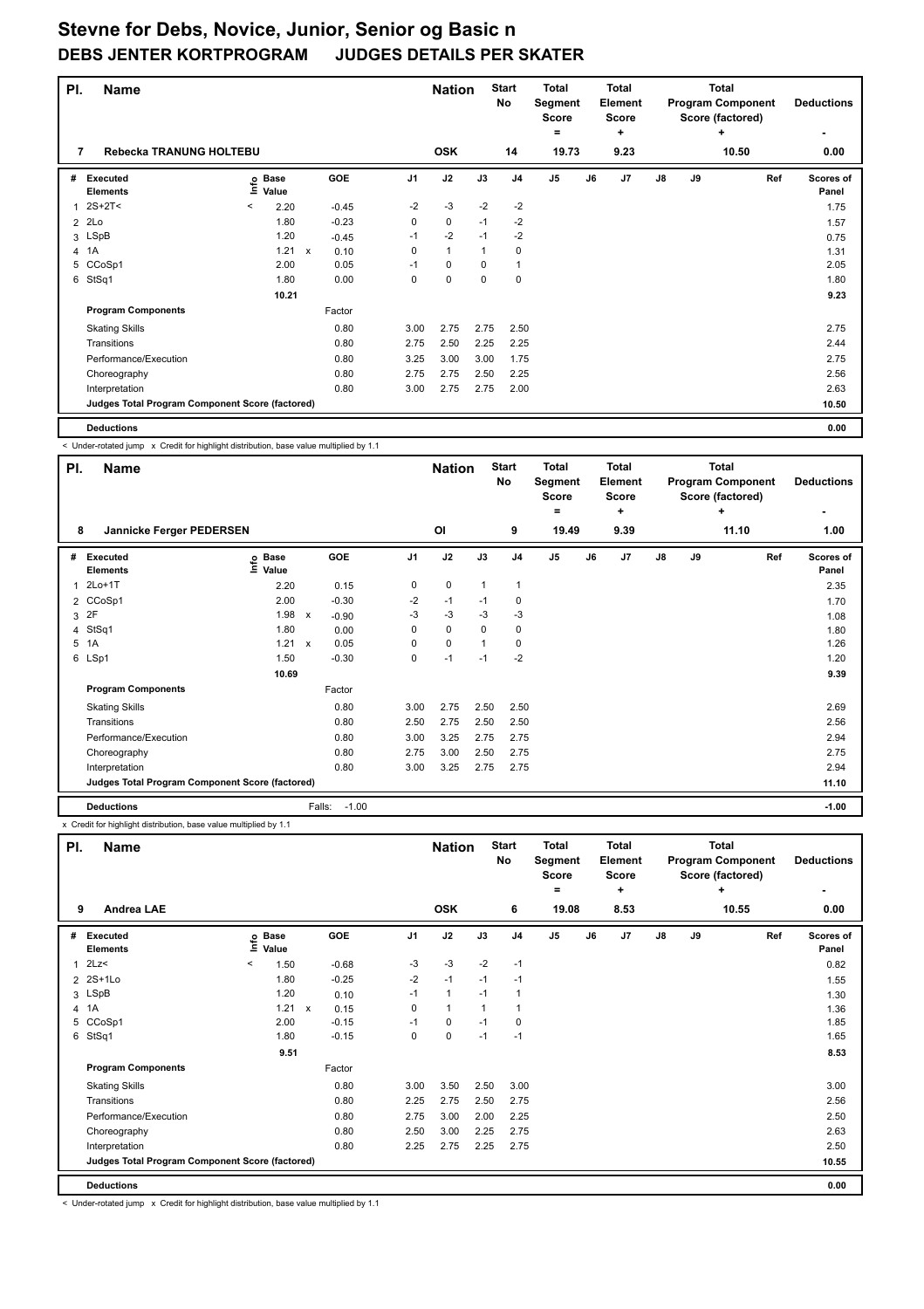| PI. | <b>Name</b>                                     |                              |                           |            |                | <b>Nation</b> |             | <b>Start</b><br>No | <b>Total</b><br>Segment<br><b>Score</b><br>۰ |    | <b>Total</b><br>Element<br>Score<br>÷ |    |    | <b>Total</b><br><b>Program Component</b><br>Score (factored)<br>٠ | <b>Deductions</b>         |
|-----|-------------------------------------------------|------------------------------|---------------------------|------------|----------------|---------------|-------------|--------------------|----------------------------------------------|----|---------------------------------------|----|----|-------------------------------------------------------------------|---------------------------|
| 10  | <b>Nathalie ALSAKER</b>                         |                              |                           |            |                | <b>BKK</b>    |             | 26                 | 19.01                                        |    | 10.91                                 |    |    | 8.10                                                              | 0.00                      |
| #   | Executed<br><b>Elements</b>                     | <b>Base</b><br>١nfo<br>Value |                           | <b>GOE</b> | J <sub>1</sub> | J2            | J3          | J <sub>4</sub>     | J <sub>5</sub>                               | J6 | J <sub>7</sub>                        | J8 | J9 | Ref                                                               | <b>Scores of</b><br>Panel |
| 1   | $2S+1T$                                         | 1.70                         |                           | 0.00       | 0              | 0             | 0           | $\mathbf 0$        |                                              |    |                                       |    |    |                                                                   | 1.70                      |
|     | 2 CCoSp2                                        | 2.50                         |                           | $-0.08$    | $-1$           | $\mathbf 0$   | $\mathbf 0$ | $\mathbf 0$        |                                              |    |                                       |    |    |                                                                   | 2.42                      |
| 3   | 1A                                              | 1.21                         | $\mathsf{x}$              | 0.05       | 0              | $\mathbf 0$   |             | $\mathbf 0$        |                                              |    |                                       |    |    |                                                                   | 1.26                      |
| 4   | 2Lo                                             | 1.98                         | $\boldsymbol{\mathsf{x}}$ | $-0.53$    | $-2$           | $-2$          | $-1$        | $-2$               |                                              |    |                                       |    |    |                                                                   | 1.45                      |
|     | 5 LSp1                                          | 1.50                         |                           | 0.13       | 0              | $\mathbf{1}$  | 0           | 0                  |                                              |    |                                       |    |    |                                                                   | 1.63                      |
| 6   | StSq2                                           | 2.60                         |                           | $-0.15$    | $-1$           | $\mathbf 0$   | $-1$        | $\mathbf 0$        |                                              |    |                                       |    |    |                                                                   | 2.45                      |
|     |                                                 | 11.49                        |                           |            |                |               |             |                    |                                              |    |                                       |    |    |                                                                   | 10.91                     |
|     | <b>Program Components</b>                       |                              |                           | Factor     |                |               |             |                    |                                              |    |                                       |    |    |                                                                   |                           |
|     | <b>Skating Skills</b>                           |                              |                           | 0.80       | 2.25           | 2.25          | 2.00        | 2.25               |                                              |    |                                       |    |    |                                                                   | 2.19                      |
|     | Transitions                                     |                              |                           | 0.80       | 2.00           | 2.25          | 1.50        | 1.75               |                                              |    |                                       |    |    |                                                                   | 1.88                      |
|     | Performance/Execution                           |                              |                           | 0.80       | 2.00           | 2.00          | 2.25        | 2.00               |                                              |    |                                       |    |    |                                                                   | 2.06                      |
|     | Choreography                                    |                              |                           | 0.80       | 2.00           | 2.25          | 1.75        | 2.00               |                                              |    |                                       |    |    |                                                                   | 2.00                      |
|     | Interpretation                                  |                              |                           | 0.80       | 1.75           | 2.00          | 2.25        | 2.00               |                                              |    |                                       |    |    |                                                                   | 2.00                      |
|     | Judges Total Program Component Score (factored) |                              |                           |            |                |               |             |                    |                                              |    |                                       |    |    |                                                                   | 8.10                      |
|     | <b>Deductions</b>                               |                              |                           |            |                |               |             |                    |                                              |    |                                       |    |    |                                                                   | 0.00                      |

x Credit for highlight distribution, base value multiplied by 1.1

| PI. | <b>Name</b>                                     |                            |                           |         |      | <b>Nation</b> |              | <b>Start</b><br><b>No</b> | <b>Total</b><br>Segment<br><b>Score</b> |    | <b>Total</b><br>Element<br><b>Score</b> |               |    | <b>Total</b><br><b>Program Component</b><br>Score (factored) | <b>Deductions</b>  |
|-----|-------------------------------------------------|----------------------------|---------------------------|---------|------|---------------|--------------|---------------------------|-----------------------------------------|----|-----------------------------------------|---------------|----|--------------------------------------------------------------|--------------------|
|     |                                                 |                            |                           |         |      |               |              |                           | =                                       |    | ÷                                       |               |    | ÷                                                            |                    |
| 11  | Mathilde Austdahl SANDØY                        |                            |                           |         |      | OI            |              | 3                         | 18.95                                   |    | 9.00                                    |               |    | 10.95                                                        | 1.00               |
|     | # Executed<br><b>Elements</b>                   | e Base<br>E Value<br>Value |                           | GOE     | J1   | J2            | J3           | J <sub>4</sub>            | J <sub>5</sub>                          | J6 | J7                                      | $\mathsf{J}8$ | J9 | Ref                                                          | Scores of<br>Panel |
|     | 12F                                             | 1.80                       |                           | $-0.15$ | $-1$ | $-1$          | 0            | $\pmb{0}$                 |                                         |    |                                         |               |    |                                                              | 1.65               |
|     | 2 2Lo+COMBO                                     | 1.80                       |                           | $-0.90$ | $-3$ | $-3$          | $-3$         | $-3$                      |                                         |    |                                         |               |    |                                                              | 0.90               |
|     | 3 CCoSp1                                        | 2.00                       |                           | $-0.08$ | 0    | $\mathbf 0$   | $\mathbf 0$  | $-1$                      |                                         |    |                                         |               |    |                                                              | 1.92               |
|     | 4 1A                                            | 1.21                       | $\boldsymbol{\mathsf{x}}$ | 0.15    | 0    | $\mathbf{1}$  | $\mathbf{1}$ | 1                         |                                         |    |                                         |               |    |                                                              | 1.36               |
|     | 5 LSpB                                          | 1.20                       |                           | 0.25    | 0    | $\mathbf{1}$  | $\Omega$     | $\mathbf{1}$              |                                         |    |                                         |               |    |                                                              | 1.45               |
|     | 6 StSq1                                         | 1.80                       |                           | $-0.08$ | $-1$ | 0             | $\mathbf 0$  | 0                         |                                         |    |                                         |               |    |                                                              | 1.72               |
|     |                                                 | 9.81                       |                           |         |      |               |              |                           |                                         |    |                                         |               |    |                                                              | 9.00               |
|     | <b>Program Components</b>                       |                            |                           | Factor  |      |               |              |                           |                                         |    |                                         |               |    |                                                              |                    |
|     | <b>Skating Skills</b>                           |                            |                           | 0.80    | 3.00 | 3.00          | 2.75         | 2.50                      |                                         |    |                                         |               |    |                                                              | 2.81               |
|     | Transitions                                     |                            |                           | 0.80    | 2.50 | 3.25          | 3.00         | 2.75                      |                                         |    |                                         |               |    |                                                              | 2.88               |
|     | Performance/Execution                           |                            |                           | 0.80    | 3.00 | 2.50          | 2.50         | 2.75                      |                                         |    |                                         |               |    |                                                              | 2.69               |
|     | Choreography                                    |                            |                           | 0.80    | 2.75 | 3.00          | 2.75         | 2.50                      |                                         |    |                                         |               |    |                                                              | 2.75               |
|     | Interpretation                                  |                            |                           | 0.80    | 2.75 | 2.75          | 2.50         | 2.25                      |                                         |    |                                         |               |    |                                                              | 2.56               |
|     | Judges Total Program Component Score (factored) |                            |                           |         |      |               |              |                           |                                         |    |                                         |               |    |                                                              | 10.95              |
|     | <b>Deductions</b>                               |                            | Falls:                    | $-1.00$ |      |               |              |                           |                                         |    |                                         |               |    |                                                              | $-1.00$            |

x Credit for highlight distribution, base value multiplied by 1.1

| PI.            | <b>Name</b>                                     |                   |                                   |                | <b>Nation</b> |             | <b>Start</b><br>No | Total<br>Segment<br><b>Score</b><br>= |    | <b>Total</b><br>Element<br><b>Score</b><br>÷ |               |    | <b>Total</b><br><b>Program Component</b><br>Score (factored)<br>÷ | <b>Deductions</b>         |
|----------------|-------------------------------------------------|-------------------|-----------------------------------|----------------|---------------|-------------|--------------------|---------------------------------------|----|----------------------------------------------|---------------|----|-------------------------------------------------------------------|---------------------------|
| 12             | Ingeborg Børve ANGELSKÅR                        |                   |                                   |                | <b>SKK</b>    |             | 11                 | 17.81                                 |    | 10.86                                        |               |    | 7.95                                                              | 1.00                      |
| #              | <b>Executed</b><br><b>Elements</b>              | e Base<br>E Value | <b>GOE</b>                        | J <sub>1</sub> | J2            | J3          | J <sub>4</sub>     | J5                                    | J6 | J7                                           | $\mathsf{J}8$ | J9 | Ref                                                               | <b>Scores of</b><br>Panel |
| $\mathbf{1}$   | 2Lo+2Lo                                         | 3.60              | $-0.90$                           | -3             | $-3$          | -3          | -3                 |                                       |    |                                              |               |    |                                                                   | 2.70                      |
|                | 2 LSpB                                          | 1.20              | $-0.08$                           | $\pmb{0}$      | 0             | 0           | $-1$               |                                       |    |                                              |               |    |                                                                   | 1.12                      |
| 3              | StSqB                                           | 1.50              | $-0.08$                           | 0              | $\mathbf 0$   | $\mathbf 0$ | $-1$               |                                       |    |                                              |               |    |                                                                   | 1.42                      |
| $\overline{4}$ | 2S                                              | 1.43              | $\boldsymbol{\mathsf{x}}$<br>0.05 | 0              | $\mathbf{1}$  | 0           | 0                  |                                       |    |                                              |               |    |                                                                   | 1.48                      |
| 5              | 1A                                              | 1.21              | 0.05<br>$\mathsf{x}$              | 0              | $\mathbf 1$   | 0           | 0                  |                                       |    |                                              |               |    |                                                                   | 1.26                      |
| 6              | CCoSp2                                          | 2.50              | 0.38                              | 0              | 1             | 1           | $\overline{1}$     |                                       |    |                                              |               |    |                                                                   | 2.88                      |
|                |                                                 | 11.44             |                                   |                |               |             |                    |                                       |    |                                              |               |    |                                                                   | 10.86                     |
|                | <b>Program Components</b>                       |                   | Factor                            |                |               |             |                    |                                       |    |                                              |               |    |                                                                   |                           |
|                | <b>Skating Skills</b>                           |                   | 0.80                              | 2.25           | 2.25          | 2.25        | 1.50               |                                       |    |                                              |               |    |                                                                   | 2.06                      |
|                | Transitions                                     |                   | 0.80                              | 1.75           | 2.50          | 1.50        | 1.50               |                                       |    |                                              |               |    |                                                                   | 1.81                      |
|                | Performance/Execution                           |                   | 0.80                              | 2.25           | 2.25          | 2.00        | 1.50               |                                       |    |                                              |               |    |                                                                   | 2.00                      |
|                | Choreography                                    |                   | 0.80                              | 2.00           | 2.50          | 2.00        | 2.00               |                                       |    |                                              |               |    |                                                                   | 2.13                      |
|                | Interpretation                                  |                   | 0.80                              | 2.00           | 2.25          | 1.75        | 1.75               |                                       |    |                                              |               |    |                                                                   | 1.94                      |
|                | Judges Total Program Component Score (factored) |                   |                                   |                |               |             |                    |                                       |    |                                              |               |    |                                                                   | 7.95                      |
|                | <b>Deductions</b>                               |                   | $-1.00$<br>Falls:                 |                |               |             |                    |                                       |    |                                              |               |    |                                                                   | $-1.00$                   |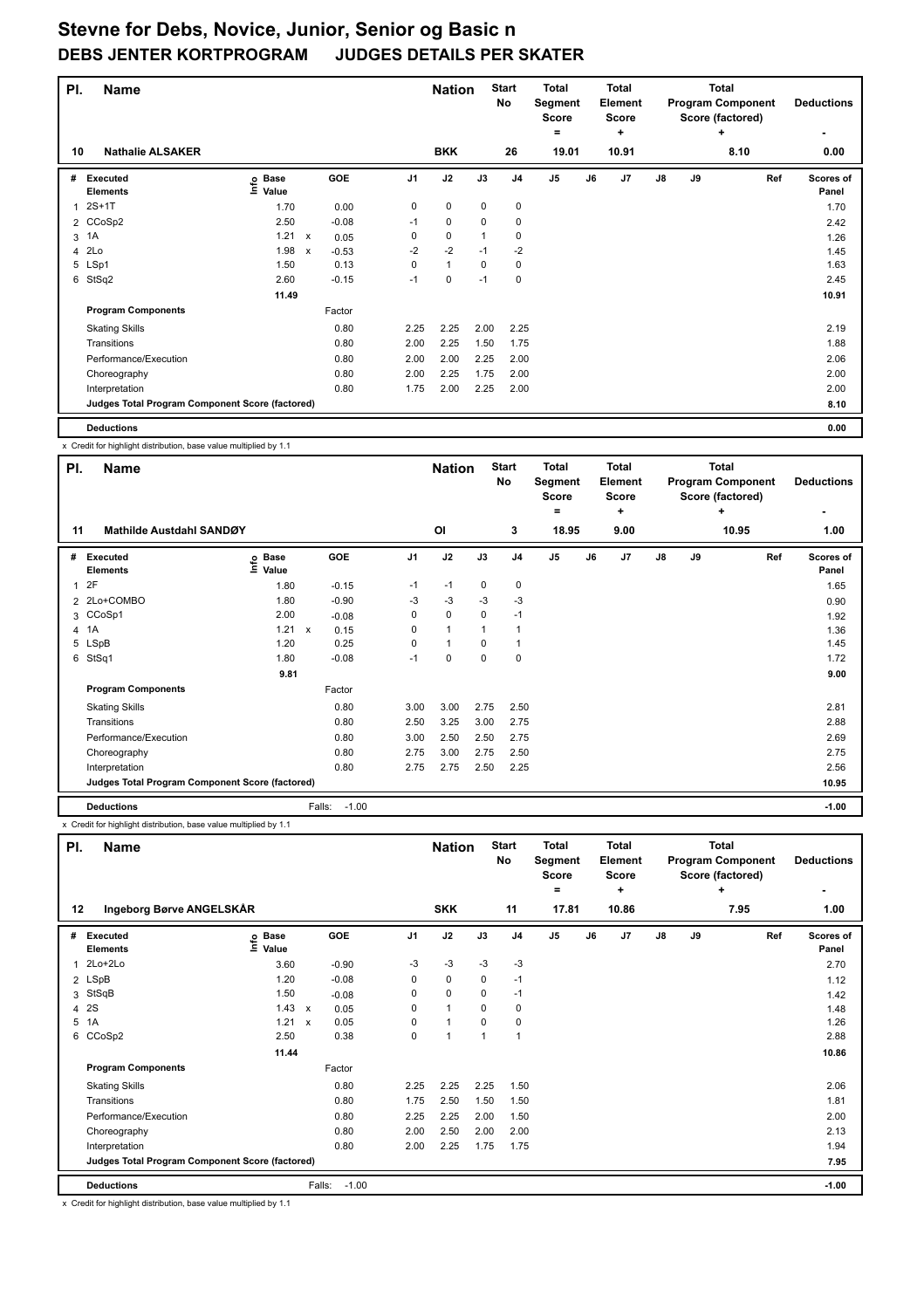| PI.          | <b>Name</b>                                     |                              |              |         |                | <b>Nation</b> |             | <b>Start</b><br><b>No</b> | <b>Total</b><br>Segment<br><b>Score</b><br>۰ |    | <b>Total</b><br>Element<br><b>Score</b><br>÷ |               |    | <b>Total</b><br><b>Program Component</b><br>Score (factored)<br>٠ | <b>Deductions</b>         |
|--------------|-------------------------------------------------|------------------------------|--------------|---------|----------------|---------------|-------------|---------------------------|----------------------------------------------|----|----------------------------------------------|---------------|----|-------------------------------------------------------------------|---------------------------|
| 13           | <b>Nina JOAKIMSEN</b>                           |                              |              |         |                | <b>OI</b>     |             | 4                         | 17.09                                        |    | 6.84                                         |               |    | 10.25                                                             | 0.00                      |
| #            | Executed<br><b>Elements</b>                     | <b>Base</b><br>١nfo<br>Value |              | GOE     | J <sub>1</sub> | J2            | J3          | J <sub>4</sub>            | J5                                           | J6 | J7                                           | $\mathsf{J}8$ | J9 | Ref                                                               | <b>Scores of</b><br>Panel |
| $\mathbf{1}$ | 1A                                              | 1.10                         |              | 0.00    | 0              | $\mathbf 0$   | 0           | 0                         |                                              |    |                                              |               |    |                                                                   | 1.10                      |
| 2            | StSq1                                           | 1.80                         |              | 0.00    | $\mathbf 0$    | $\mathbf 0$   | $\mathbf 0$ | $\mathbf 0$               |                                              |    |                                              |               |    |                                                                   | 1.80                      |
|              | 3 LSpB                                          | 1.20                         |              | $-0.23$ | $-1$           | $-1$          | 0           | $-1$                      |                                              |    |                                              |               |    |                                                                   | 0.97                      |
| 4            | 2Lo                                             | 1.98                         | $\mathsf{x}$ | $-0.83$ | $-3$           | $-3$          | $-2$        | $-3$                      |                                              |    |                                              |               |    |                                                                   | 1.15                      |
| 5            | $2S+1T$                                         | 1.87                         | $\mathsf{x}$ | $-0.05$ | $-1$           | $\mathbf 0$   | 0           | $\mathbf 0$               |                                              |    |                                              |               |    |                                                                   | 1.82                      |
|              | 6 CoSp*                                         | $\star$<br>0.00              |              | 0.00    |                |               |             |                           |                                              |    |                                              |               |    |                                                                   | 0.00                      |
|              |                                                 | 7.95                         |              |         |                |               |             |                           |                                              |    |                                              |               |    |                                                                   | 6.84                      |
|              | <b>Program Components</b>                       |                              |              | Factor  |                |               |             |                           |                                              |    |                                              |               |    |                                                                   |                           |
|              | <b>Skating Skills</b>                           |                              |              | 0.80    | 2.75           | 2.00          | 2.25        | 2.75                      |                                              |    |                                              |               |    |                                                                   | 2.44                      |
|              | Transitions                                     |                              |              | 0.80    | 2.25           | 2.25          | 2.25        | 2.50                      |                                              |    |                                              |               |    |                                                                   | 2.31                      |
|              | Performance/Execution                           |                              |              | 0.80    | 2.75           | 2.50          | 2.75        | 3.25                      |                                              |    |                                              |               |    |                                                                   | 2.81                      |
|              | Choreography                                    |                              |              | 0.80    | 2.50           | 2.50          | 2.50        | 2.75                      |                                              |    |                                              |               |    |                                                                   | 2.56                      |
|              | Interpretation                                  |                              |              | 0.80    | 2.75           | 2.50          | 2.50        | 3.00                      |                                              |    |                                              |               |    |                                                                   | 2.69                      |
|              | Judges Total Program Component Score (factored) |                              |              |         |                |               |             |                           |                                              |    |                                              |               |    |                                                                   | 10.25                     |
|              | <b>Deductions</b>                               |                              |              |         |                |               |             |                           |                                              |    |                                              |               |    |                                                                   | 0.00                      |

\* Invalid element x Credit for highlight distribution, base value multiplied by 1.1

| PI. | <b>Name</b>                                     |                       |                           |         |                | <b>Nation</b> |      | <b>Start</b><br>No | <b>Total</b><br>Segment<br><b>Score</b> |    | <b>Total</b><br>Element<br><b>Score</b> |               |    | <b>Total</b><br><b>Program Component</b><br>Score (factored) | <b>Deductions</b>  |
|-----|-------------------------------------------------|-----------------------|---------------------------|---------|----------------|---------------|------|--------------------|-----------------------------------------|----|-----------------------------------------|---------------|----|--------------------------------------------------------------|--------------------|
|     |                                                 |                       |                           |         |                |               |      |                    | =                                       |    | ÷                                       |               |    | ÷                                                            |                    |
| 14  | <b>Kristine STAVA</b>                           |                       |                           |         |                | <b>BSK</b>    |      | 13                 | 16.95                                   |    | 9.45                                    |               |    | 7.50                                                         | 0.00               |
|     | # Executed<br><b>Elements</b>                   | $E$ Base<br>$E$ Value |                           | GOE     | J <sub>1</sub> | J2            | J3   | J <sub>4</sub>     | J5                                      | J6 | J7                                      | $\mathsf{J}8$ | J9 | Ref                                                          | Scores of<br>Panel |
| 1   | StSq2                                           | 2.60                  |                           | $-0.23$ | $-1$           | $-1$          | $-1$ | 0                  |                                         |    |                                         |               |    |                                                              | 2.37               |
|     | 2 1A                                            | 1.10                  |                           | 0.05    | 0              | $\mathbf 0$   | 0    | 1                  |                                         |    |                                         |               |    |                                                              | 1.15               |
|     | 3 CCoSp1                                        | 2.00                  |                           | $-0.15$ | $-1$           | $\mathbf 0$   | $-1$ | 0                  |                                         |    |                                         |               |    |                                                              | 1.85               |
|     | 4 2F                                            | 1.98                  | $\mathsf{x}$              | $-0.30$ | $-1$           | $-1$          | $-1$ | $-1$               |                                         |    |                                         |               |    |                                                              | 1.68               |
|     | 5 2T+T                                          | 1.43                  | $\boldsymbol{\mathsf{x}}$ | $-0.50$ | -3             | $-3$          | $-2$ | $-2$               |                                         |    |                                         |               |    |                                                              | 0.93               |
|     | 6 LSp1                                          | 1.50                  |                           | $-0.03$ | $\mathbf 0$    | $-1$          | 1    | $-1$               |                                         |    |                                         |               |    |                                                              | 1.47               |
|     |                                                 | 10.61                 |                           |         |                |               |      |                    |                                         |    |                                         |               |    |                                                              | 9.45               |
|     | <b>Program Components</b>                       |                       |                           | Factor  |                |               |      |                    |                                         |    |                                         |               |    |                                                              |                    |
|     | <b>Skating Skills</b>                           |                       |                           | 0.80    | 2.50           | 2.25          | 2.00 | 2.50               |                                         |    |                                         |               |    |                                                              | 2.31               |
|     | Transitions                                     |                       |                           | 0.80    | 2.00           | 2.00          | 1.50 | 1.25               |                                         |    |                                         |               |    |                                                              | 1.69               |
|     | Performance/Execution                           |                       |                           | 0.80    | 2.25           | 1.75          | 1.75 | 1.50               |                                         |    |                                         |               |    |                                                              | 1.81               |
|     | Choreography                                    |                       |                           | 0.80    | 2.25           | 2.25          | 1.25 | 1.50               |                                         |    |                                         |               |    |                                                              | 1.81               |
|     | Interpretation                                  |                       |                           | 0.80    | 2.00           | 2.00          | 1.50 | 1.50               |                                         |    |                                         |               |    |                                                              | 1.75               |
|     | Judges Total Program Component Score (factored) |                       |                           |         |                |               |      |                    |                                         |    |                                         |               |    |                                                              | 7.50               |
|     | <b>Deductions</b>                               |                       |                           |         |                |               |      |                    |                                         |    |                                         |               |    |                                                              | 0.00               |

| PI.            | <b>Name</b>                                     |                            |                   |                | <b>Nation</b> |      | <b>Start</b><br><b>No</b> | Total<br>Segment<br><b>Score</b><br>۰ |    | Total<br><b>Element</b><br><b>Score</b><br>$\ddot{}$ |               |    | Total<br><b>Program Component</b><br>Score (factored)<br>÷ | <b>Deductions</b>         |
|----------------|-------------------------------------------------|----------------------------|-------------------|----------------|---------------|------|---------------------------|---------------------------------------|----|------------------------------------------------------|---------------|----|------------------------------------------------------------|---------------------------|
| 15             | <b>Frida Eline JENSEN</b>                       |                            |                   |                | SIL           |      | 18                        | 16.62                                 |    | 9.42                                                 |               |    | 8.20                                                       | 1.00                      |
| #              | Executed<br><b>Elements</b>                     | e Base<br>E Value<br>Value | GOE               | J <sub>1</sub> | J2            | J3   | J <sub>4</sub>            | J <sub>5</sub>                        | J6 | J <sub>7</sub>                                       | $\mathsf{J}8$ | J9 | Ref                                                        | <b>Scores of</b><br>Panel |
|                | 12S                                             | 1.30                       | $-0.60$           | $-3$           | $-3$          | $-3$ | $-3$                      |                                       |    |                                                      |               |    |                                                            | 0.70                      |
| $\overline{2}$ | $2Lo+1T$                                        | 2.20                       | $-0.30$           | $-1$           | $-1$          | $-1$ | $-1$                      |                                       |    |                                                      |               |    |                                                            | 1.90                      |
|                | 3 1A                                            | 1.10                       | $-0.05$           | 0              | $\Omega$      | 0    | $-1$                      |                                       |    |                                                      |               |    |                                                            | 1.05                      |
|                | 4 CCoSp2                                        | 2.50                       | $-0.15$           | 0              | $\mathbf 0$   | $-2$ | 0                         |                                       |    |                                                      |               |    |                                                            | 2.35                      |
|                | 5 StSq2                                         | 2.60                       | 0.00              | 0              | $\mathbf 0$   | 0    | 0                         |                                       |    |                                                      |               |    |                                                            | 2.60                      |
|                | 6 LSpB                                          | 1.20                       | $-0.38$           | $-1$           | $-2$          | $-1$ | $-1$                      |                                       |    |                                                      |               |    |                                                            | 0.82                      |
|                |                                                 | 10.90                      |                   |                |               |      |                           |                                       |    |                                                      |               |    |                                                            | 9.42                      |
|                | <b>Program Components</b>                       |                            | Factor            |                |               |      |                           |                                       |    |                                                      |               |    |                                                            |                           |
|                | <b>Skating Skills</b>                           |                            | 0.80              | 2.25           | 2.50          | 1.75 | 2.50                      |                                       |    |                                                      |               |    |                                                            | 2.25                      |
|                | Transitions                                     |                            | 0.80              | 2.25           | 2.25          | 2.25 | 2.25                      |                                       |    |                                                      |               |    |                                                            | 2.25                      |
|                | Performance/Execution                           |                            | 0.80              | 2.00           | 2.25          | 1.50 | 1.75                      |                                       |    |                                                      |               |    |                                                            | 1.88                      |
|                | Choreography                                    |                            | 0.80              | 1.75           | 2.00          | 2.00 | 2.25                      |                                       |    |                                                      |               |    |                                                            | 2.00                      |
|                | Interpretation                                  |                            | 0.80              | 1.75           | 2.00          | 1.75 | 2.00                      |                                       |    |                                                      |               |    |                                                            | 1.88                      |
|                | Judges Total Program Component Score (factored) |                            |                   |                |               |      |                           |                                       |    |                                                      |               |    |                                                            | 8.20                      |
|                | <b>Deductions</b>                               |                            | $-1.00$<br>Falls: |                |               |      |                           |                                       |    |                                                      |               |    |                                                            | $-1.00$                   |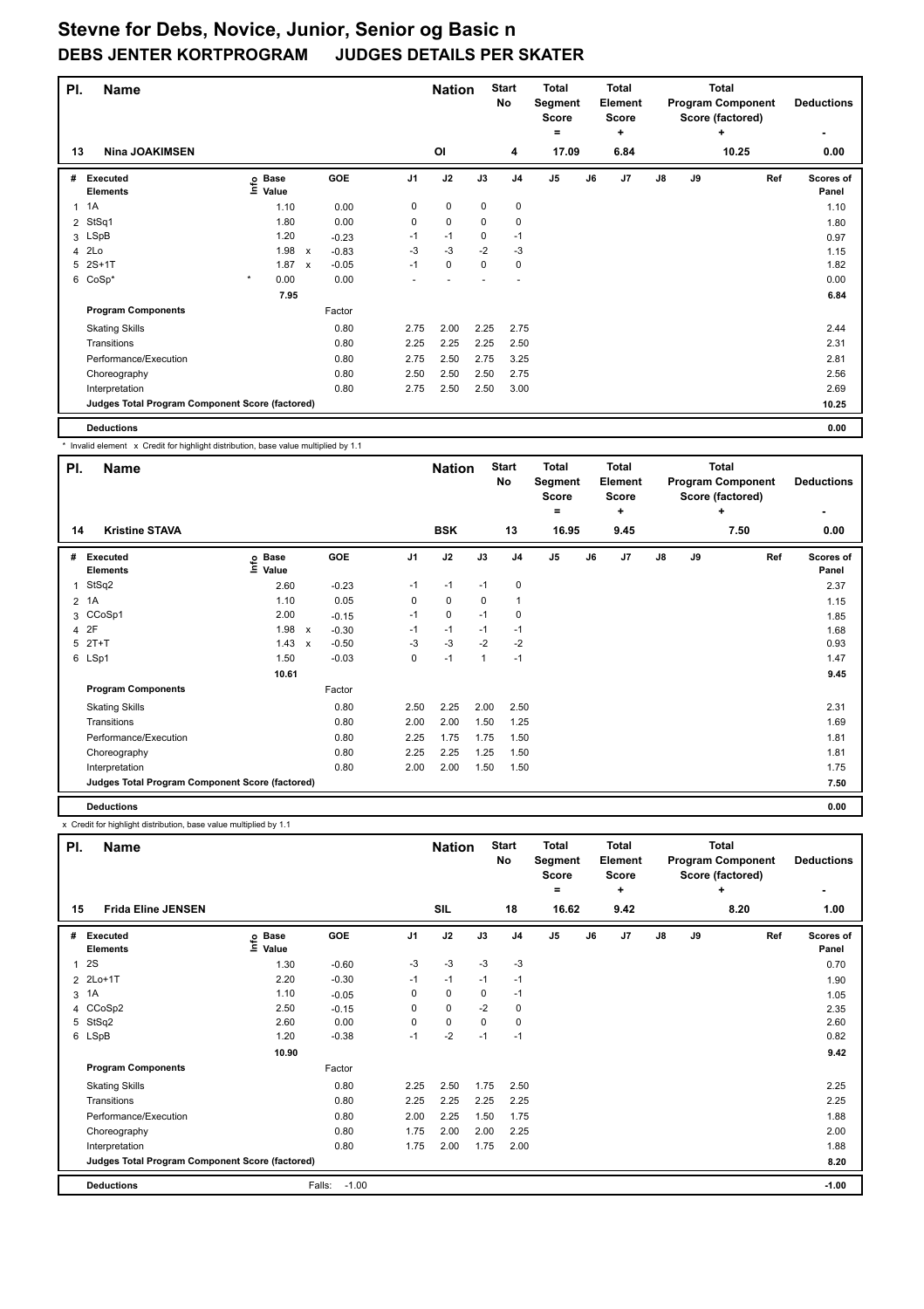| PI.            | <b>Name</b>                                     |         |                      |                           |                   |                | <b>Nation</b> |      | <b>Start</b><br>No | <b>Total</b><br>Segment<br><b>Score</b><br>۰ |    | <b>Total</b><br>Element<br><b>Score</b><br>٠ |               |    | <b>Total</b><br><b>Program Component</b><br>Score (factored)<br>÷ | <b>Deductions</b>  |
|----------------|-------------------------------------------------|---------|----------------------|---------------------------|-------------------|----------------|---------------|------|--------------------|----------------------------------------------|----|----------------------------------------------|---------------|----|-------------------------------------------------------------------|--------------------|
| 16             | <b>Marie LAUKLI</b>                             |         |                      |                           |                   |                | <b>AKK</b>    |      | 21                 | 16.38                                        |    | 8.03                                         |               |    | 9.35                                                              | 1.00               |
| #              | Executed<br><b>Elements</b>                     | ١nfo    | <b>Base</b><br>Value |                           | GOE               | J <sub>1</sub> | J2            | J3   | J <sub>4</sub>     | J <sub>5</sub>                               | J6 | J7                                           | $\mathsf{J}8$ | J9 | Ref                                                               | Scores of<br>Panel |
| 1              | 2F<                                             | $\,<\,$ | 1.30                 |                           | $-0.90$           | $-3$           | $-3$          | $-3$ | $-3$               |                                              |    |                                              |               |    |                                                                   | 0.40               |
| $\overline{2}$ | StSq1                                           |         | 1.80                 |                           | $-0.08$           | 0              | 0             | $-1$ | 0                  |                                              |    |                                              |               |    |                                                                   | 1.72               |
|                | 3 LSp1                                          |         | 1.50                 |                           | $-0.15$           | 0              | $-1$          | 0    | $-1$               |                                              |    |                                              |               |    |                                                                   | 1.35               |
|                | 4 2Lo+2Lo<<                                     | <<      | 2.53                 | $\boldsymbol{\mathsf{x}}$ | $-0.75$           | $-2$           | $-3$          | $-3$ | $-2$               |                                              |    |                                              |               |    |                                                                   | 1.78               |
| 5              | 1A                                              |         | 1.21                 | $\boldsymbol{\mathsf{x}}$ | 0.10              | 0              | $\mathbf 0$   | 1    | $\overline{1}$     |                                              |    |                                              |               |    |                                                                   | 1.31               |
|                | 6 CCoSpB                                        |         | 1.70                 |                           | $-0.23$           | $-2$           | $-1$          | 0    | 0                  |                                              |    |                                              |               |    |                                                                   | 1.47               |
|                |                                                 |         | 10.04                |                           |                   |                |               |      |                    |                                              |    |                                              |               |    |                                                                   | 8.03               |
|                | <b>Program Components</b>                       |         |                      |                           | Factor            |                |               |      |                    |                                              |    |                                              |               |    |                                                                   |                    |
|                | <b>Skating Skills</b>                           |         |                      |                           | 0.80              | 2.75           | 2.25          | 2.25 | 2.50               |                                              |    |                                              |               |    |                                                                   | 2.44               |
|                | Transitions                                     |         |                      |                           | 0.80              | 2.25           | 2.25          | 2.00 | 2.00               |                                              |    |                                              |               |    |                                                                   | 2.13               |
|                | Performance/Execution                           |         |                      |                           | 0.80              | 2.50           | 2.75          | 2.50 | 2.50               |                                              |    |                                              |               |    |                                                                   | 2.56               |
|                | Choreography                                    |         |                      |                           | 0.80              | 2.50           | 2.25          | 2.50 | 2.00               |                                              |    |                                              |               |    |                                                                   | 2.31               |
|                | Interpretation                                  |         |                      |                           | 0.80              | 2.25           | 2.50          | 2.00 | 2.25               |                                              |    |                                              |               |    |                                                                   | 2.25               |
|                | Judges Total Program Component Score (factored) |         |                      |                           |                   |                |               |      |                    |                                              |    |                                              |               |    |                                                                   | 9.35               |
|                | <b>Deductions</b>                               |         |                      |                           | $-1.00$<br>Falls: |                |               |      |                    |                                              |    |                                              |               |    |                                                                   | $-1.00$            |

< Under-rotated jump << Downgraded jump x Credit for highlight distribution, base value multiplied by 1.1

| PI.          | <b>Name</b>                                     |         |                            |                                   |                | <b>Nation</b> |              | <b>Start</b><br>No | <b>Total</b><br>Segment<br><b>Score</b> |    | <b>Total</b><br>Element<br>Score |               |    | <b>Total</b><br><b>Program Component</b><br>Score (factored) | <b>Deductions</b>         |
|--------------|-------------------------------------------------|---------|----------------------------|-----------------------------------|----------------|---------------|--------------|--------------------|-----------------------------------------|----|----------------------------------|---------------|----|--------------------------------------------------------------|---------------------------|
|              |                                                 |         |                            |                                   |                |               |              |                    | =                                       |    | ÷                                |               |    | ÷                                                            | $\overline{\phantom{a}}$  |
| 17           | Anna D. BJERKLI                                 |         |                            |                                   |                | <b>TSK</b>    |              | $\overline{2}$     | 15.15                                   |    | 6.65                             |               |    | 8.50                                                         | 0.00                      |
| #            | Executed<br><b>Elements</b>                     |         | e Base<br>E Value<br>Value | GOE                               | J <sub>1</sub> | J2            | J3           | J <sub>4</sub>     | J <sub>5</sub>                          | J6 | J7                               | $\mathsf{J}8$ | J9 | Ref                                                          | <b>Scores of</b><br>Panel |
| $\mathbf{1}$ | 2S+2T<<                                         | <<      | 1.70                       | $-0.50$                           | $-2$           | -3            | $-2$         | -3                 |                                         |    |                                  |               |    |                                                              | 1.20                      |
|              | 2 2Lo<                                          | $\prec$ | 1.30                       | $-0.83$                           | $-3$           | $-3$          | $-2$         | -3                 |                                         |    |                                  |               |    |                                                              | 0.47                      |
|              | 3 LSpB                                          |         | 1.20                       | $-0.60$                           | $-2$           | $-2$          | $-2$         | $-2$               |                                         |    |                                  |               |    |                                                              | 0.60                      |
|              | 4 StSq1                                         |         | 1.80                       | 0.00                              | 0              | $\mathbf 0$   | 0            | 0                  |                                         |    |                                  |               |    |                                                              | 1.80                      |
|              | 5 1A                                            |         | 1.21                       | 0.05<br>$\boldsymbol{\mathsf{x}}$ | $\mathbf 0$    | $\mathbf 0$   | $\mathbf{1}$ | 0                  |                                         |    |                                  |               |    |                                                              | 1.26                      |
|              | 6 CCoSpB                                        |         | 1.70                       | $-0.38$                           | $-1$           | $-1$          | $-2$         | $-1$               |                                         |    |                                  |               |    |                                                              | 1.32                      |
|              |                                                 |         | 8.91                       |                                   |                |               |              |                    |                                         |    |                                  |               |    |                                                              | 6.65                      |
|              | <b>Program Components</b>                       |         |                            | Factor                            |                |               |              |                    |                                         |    |                                  |               |    |                                                              |                           |
|              | <b>Skating Skills</b>                           |         |                            | 0.80                              | 2.50           | 2.25          | 1.75         | 1.75               |                                         |    |                                  |               |    |                                                              | 2.06                      |
|              | Transitions                                     |         |                            | 0.80                              | 2.00           | 2.25          | 2.00         | 2.00               |                                         |    |                                  |               |    |                                                              | 2.06                      |
|              | Performance/Execution                           |         |                            | 0.80                              | 2.50           | 2.50          | 2.25         | 2.00               |                                         |    |                                  |               |    |                                                              | 2.31                      |
|              | Choreography                                    |         |                            | 0.80                              | 2.25           | 2.00          | 2.00         | 1.75               |                                         |    |                                  |               |    |                                                              | 2.00                      |
|              | Interpretation                                  |         |                            | 0.80                              | 2.25           | 2.50          | 2.25         | 1.75               |                                         |    |                                  |               |    |                                                              | 2.19                      |
|              | Judges Total Program Component Score (factored) |         |                            |                                   |                |               |              |                    |                                         |    |                                  |               |    |                                                              | 8.50                      |
|              | <b>Deductions</b>                               |         |                            |                                   |                |               |              |                    |                                         |    |                                  |               |    |                                                              | 0.00                      |

< Under-rotated jump << Downgraded jump x Credit for highlight distribution, base value multiplied by 1.1

| PI.            | Name                                            |                            |                      |      | <b>Nation</b> |      | <b>Start</b><br>No | <b>Total</b><br>Segment<br><b>Score</b><br>۰ |    | <b>Total</b><br>Element<br><b>Score</b><br>٠ |               |    | <b>Total</b><br><b>Program Component</b><br>Score (factored)<br>٠ | <b>Deductions</b>  |
|----------------|-------------------------------------------------|----------------------------|----------------------|------|---------------|------|--------------------|----------------------------------------------|----|----------------------------------------------|---------------|----|-------------------------------------------------------------------|--------------------|
| 18             | <b>Elisabeth LIEUNGH</b>                        |                            |                      |      | <b>AKK</b>    |      | 17                 | 14.85                                        |    | 7.70                                         |               |    | 8.15                                                              | 1.00               |
| #              | Executed<br><b>Elements</b>                     | e Base<br>E Value<br>Value | GOE                  | J1   | J2            | J3   | J <sub>4</sub>     | J5                                           | J6 | J7                                           | $\mathsf{J}8$ | J9 | Ref                                                               | Scores of<br>Panel |
| $\mathbf{1}$   | 2T                                              | 1.30                       | $-0.60$              | -3   | -3            | $-3$ | $-3$               |                                              |    |                                              |               |    |                                                                   | 0.70               |
| $\overline{2}$ | CCoSpB                                          | 1.70                       | $-0.23$              | $-2$ | $\mathbf 0$   | $-1$ | $\mathbf 0$        |                                              |    |                                              |               |    |                                                                   | 1.47               |
| 3              | StSqB                                           | 1.50                       | $-0.15$              | $-1$ | $-1$          | 0    | $\mathbf 0$        |                                              |    |                                              |               |    |                                                                   | 1.35               |
|                | 4 2S+1T                                         | 1.87                       | $\mathsf{x}$<br>0.00 | 0    | $\mathbf 0$   | 0    | 0                  |                                              |    |                                              |               |    |                                                                   | 1.87               |
|                | 5 1A                                            | 1.21                       | 0.05<br>$\mathsf{x}$ | 0    | $\mathbf 0$   | 0    | $\overline{1}$     |                                              |    |                                              |               |    |                                                                   | 1.26               |
|                | 6 LSpB                                          | 1.20                       | $-0.15$              | $-1$ | $-1$          | 0    | 0                  |                                              |    |                                              |               |    |                                                                   | 1.05               |
|                |                                                 | 8.78                       |                      |      |               |      |                    |                                              |    |                                              |               |    |                                                                   | 7.70               |
|                | <b>Program Components</b>                       |                            | Factor               |      |               |      |                    |                                              |    |                                              |               |    |                                                                   |                    |
|                | <b>Skating Skills</b>                           |                            | 0.80                 | 2.25 | 2.00          | 2.00 | 1.75               |                                              |    |                                              |               |    |                                                                   | 2.00               |
|                | Transitions                                     |                            | 0.80                 | 2.25 | 2.25          | 1.50 | 1.75               |                                              |    |                                              |               |    |                                                                   | 1.94               |
|                | Performance/Execution                           |                            | 0.80                 | 2.50 | 2.25          | 1.75 | 1.75               |                                              |    |                                              |               |    |                                                                   | 2.06               |
|                | Choreography                                    |                            | 0.80                 | 2.00 | 2.50          | 1.75 | 2.00               |                                              |    |                                              |               |    |                                                                   | 2.06               |
|                | Interpretation                                  |                            | 0.80                 | 2.25 | 2.25          | 1.75 | 2.25               |                                              |    |                                              |               |    |                                                                   | 2.13               |
|                | Judges Total Program Component Score (factored) |                            |                      |      |               |      |                    |                                              |    |                                              |               |    |                                                                   | 8.15               |
|                | <b>Deductions</b>                               |                            | $-1.00$<br>Falls:    |      |               |      |                    |                                              |    |                                              |               |    |                                                                   | $-1.00$            |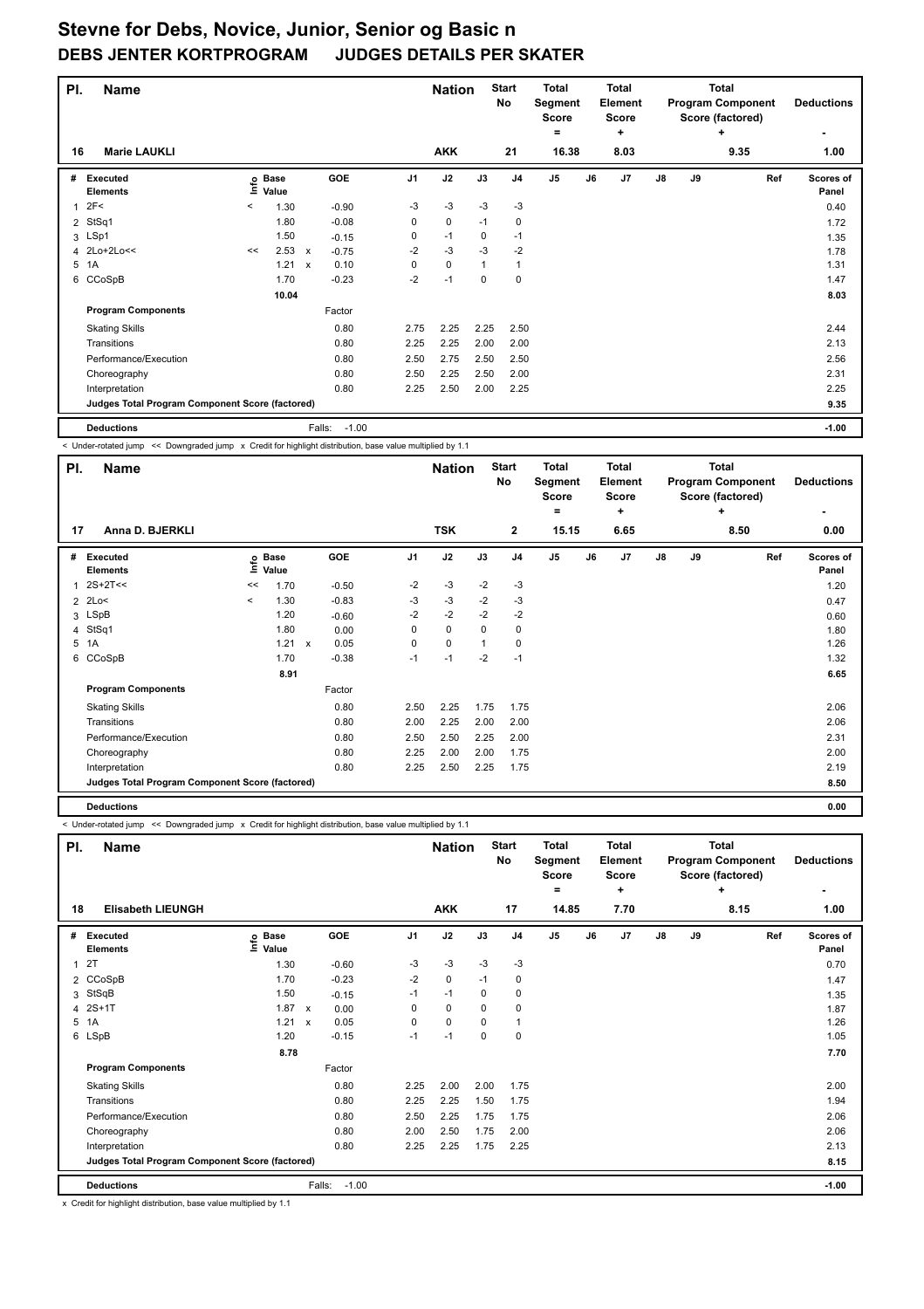| PI.            | <b>Name</b>                                     |                              |                           |         |                | <b>Nation</b> |              | <b>Start</b><br>No | <b>Total</b><br>Segment<br><b>Score</b><br>= |    | Total<br>Element<br><b>Score</b><br>٠ |    |    | <b>Total</b><br><b>Program Component</b><br>Score (factored)<br>٠ | <b>Deductions</b>         |
|----------------|-------------------------------------------------|------------------------------|---------------------------|---------|----------------|---------------|--------------|--------------------|----------------------------------------------|----|---------------------------------------|----|----|-------------------------------------------------------------------|---------------------------|
| 19             | <b>Vilde RYGG</b>                               |                              |                           |         |                | <b>TSK</b>    |              | 8                  | 14.67                                        |    | 7.12                                  |    |    | 7.55                                                              | 0.00                      |
| #              | Executed<br><b>Elements</b>                     | <b>Base</b><br>١nfo<br>Value |                           | GOE     | J <sub>1</sub> | J2            | J3           | J <sub>4</sub>     | J <sub>5</sub>                               | J6 | J <sub>7</sub>                        | J8 | J9 | Ref                                                               | <b>Scores of</b><br>Panel |
| $\mathbf{1}$   | 1A                                              | 1.10                         |                           | $-0.15$ | $-1$           | $-1$          | $-1$         | $\mathbf 0$        |                                              |    |                                       |    |    |                                                                   | 0.95                      |
| $\overline{2}$ | 2S                                              | 1.30                         |                           | 0.10    | 0              | $\mathbf{1}$  |              | 0                  |                                              |    |                                       |    |    |                                                                   | 1.40                      |
|                | 3 CCoSpB                                        | 1.70                         |                           | $-0.45$ | $-1$           | $-1$          | $-2$         | $-2$               |                                              |    |                                       |    |    |                                                                   | 1.25                      |
|                | 4 2T+1T                                         | 1.87                         | $\boldsymbol{\mathsf{x}}$ | 0.00    | 0              | $\mathbf 0$   | $\mathbf{1}$ | $-1$               |                                              |    |                                       |    |    |                                                                   | 1.87                      |
|                | 5 LSpB                                          | 1.20                         |                           | $-0.60$ | $-2$           | $-2$          | $-2$         | $-2$               |                                              |    |                                       |    |    |                                                                   | 0.60                      |
| 6              | StSqB                                           | 1.50                         |                           | $-0.45$ | $-1$           | $-1$          | $-2$         | $-2$               |                                              |    |                                       |    |    |                                                                   | 1.05                      |
|                |                                                 | 8.67                         |                           |         |                |               |              |                    |                                              |    |                                       |    |    |                                                                   | 7.12                      |
|                | <b>Program Components</b>                       |                              |                           | Factor  |                |               |              |                    |                                              |    |                                       |    |    |                                                                   |                           |
|                | <b>Skating Skills</b>                           |                              |                           | 0.80    | 2.25           | 2.25          | 1.75         | 1.50               |                                              |    |                                       |    |    |                                                                   | 1.94                      |
|                | Transitions                                     |                              |                           | 0.80    | 1.75           | 2.00          | 1.75         | 1.50               |                                              |    |                                       |    |    |                                                                   | 1.75                      |
|                | Performance/Execution                           |                              |                           | 0.80    | 2.00           | 2.00          | 2.50         | 1.50               |                                              |    |                                       |    |    |                                                                   | 2.00                      |
|                | Choreography                                    |                              |                           | 0.80    | 1.75           | 1.75          | 2.00         | 1.75               |                                              |    |                                       |    |    |                                                                   | 1.81                      |
|                | Interpretation                                  |                              |                           | 0.80    | 1.75           | 2.25          | 1.75         | 2.00               |                                              |    |                                       |    |    |                                                                   | 1.94                      |
|                | Judges Total Program Component Score (factored) |                              |                           |         |                |               |              |                    |                                              |    |                                       |    |    |                                                                   | 7.55                      |
|                | <b>Deductions</b>                               |                              |                           |         |                |               |              |                    |                                              |    |                                       |    |    |                                                                   | 0.00                      |

x Credit for highlight distribution, base value multiplied by 1.1

| PI.          | <b>Name</b>                                     |         |                            |                      |                | <b>Nation</b> |      | <b>Start</b><br>No | <b>Total</b><br>Segment<br>Score |    | <b>Total</b><br>Element<br><b>Score</b> |               |    | <b>Total</b><br><b>Program Component</b><br>Score (factored) | <b>Deductions</b>  |
|--------------|-------------------------------------------------|---------|----------------------------|----------------------|----------------|---------------|------|--------------------|----------------------------------|----|-----------------------------------------|---------------|----|--------------------------------------------------------------|--------------------|
|              |                                                 |         |                            |                      |                |               |      |                    | =                                |    | ÷                                       |               |    | ÷                                                            |                    |
| 20           | <b>Martha ANDERLIK</b>                          |         |                            |                      |                | <b>BKK</b>    |      | 10                 | 14.63                            |    | 7.13                                    |               |    | 7.50                                                         | 0.00               |
| #            | Executed<br><b>Elements</b>                     |         | e Base<br>E Value<br>Value | GOE                  | J <sub>1</sub> | J2            | J3   | J <sub>4</sub>     | J5                               | J6 | J7                                      | $\mathsf{J}8$ | J9 | Ref                                                          | Scores of<br>Panel |
| $\mathbf{1}$ | $2S+1T$                                         |         | 1.70                       | 0.05                 | 0              | $\mathbf{1}$  | 0    | $\mathbf 0$        |                                  |    |                                         |               |    |                                                              | 1.75               |
|              | 2 2Lo<                                          | $\prec$ | 1.30                       | $-0.53$              | $-2$           | $-2$          | $-2$ | $-1$               |                                  |    |                                         |               |    |                                                              | 0.77               |
|              | 3 CCoSp1                                        |         | 2.00                       | $-0.30$              | $-1$           | $-1$          | $-1$ | $-1$               |                                  |    |                                         |               |    |                                                              | 1.70               |
|              | 4 1A                                            |         | 1.21                       | $\mathsf{x}$<br>0.05 | 0              | $\mathbf{1}$  | 0    | 0                  |                                  |    |                                         |               |    |                                                              | 1.26               |
|              | 5 StSq1                                         |         | 1.80                       | $-0.15$              | $\mathbf 0$    | $\mathbf 0$   | $-1$ | $-1$               |                                  |    |                                         |               |    |                                                              | 1.65               |
|              | 6 LSp                                           |         | 0.00                       | 0.00                 |                |               |      |                    |                                  |    |                                         |               |    |                                                              | 0.00               |
|              |                                                 |         | 8.01                       |                      |                |               |      |                    |                                  |    |                                         |               |    |                                                              | 7.13               |
|              | <b>Program Components</b>                       |         |                            | Factor               |                |               |      |                    |                                  |    |                                         |               |    |                                                              |                    |
|              | <b>Skating Skills</b>                           |         |                            | 0.80                 | 2.25           | 2.50          | 1.50 | 1.75               |                                  |    |                                         |               |    |                                                              | 2.00               |
|              | Transitions                                     |         |                            | 0.80                 | 1.75           | 2.25          | 1.50 | 1.75               |                                  |    |                                         |               |    |                                                              | 1.81               |
|              | Performance/Execution                           |         |                            | 0.80                 | 2.00           | 2.50          | 1.50 | 1.50               |                                  |    |                                         |               |    |                                                              | 1.88               |
|              | Choreography                                    |         |                            | 0.80                 | 1.75           | 2.50          | 1.25 | 1.50               |                                  |    |                                         |               |    |                                                              | 1.75               |
|              | Interpretation                                  |         |                            | 0.80                 | 1.75           | 2.75          | 1.50 | 1.75               |                                  |    |                                         |               |    |                                                              | 1.94               |
|              | Judges Total Program Component Score (factored) |         |                            |                      |                |               |      |                    |                                  |    |                                         |               |    |                                                              | 7.50               |
|              | <b>Deductions</b>                               |         |                            |                      |                |               |      |                    |                                  |    |                                         |               |    |                                                              | 0.00               |

< Under-rotated jump x Credit for highlight distribution, base value multiplied by 1.1

| PI.                  | <b>Name</b>                                     |    |                                  |                           |         |                | <b>Nation</b> |             | <b>Start</b><br>No | <b>Total</b><br>Segment<br><b>Score</b><br>= |    | <b>Total</b><br>Element<br><b>Score</b><br>÷ |               |    | <b>Total</b><br><b>Program Component</b><br>Score (factored)<br>٠ |     | <b>Deductions</b>         |
|----------------------|-------------------------------------------------|----|----------------------------------|---------------------------|---------|----------------|---------------|-------------|--------------------|----------------------------------------------|----|----------------------------------------------|---------------|----|-------------------------------------------------------------------|-----|---------------------------|
| 21                   | <b>Victoria GRANDAHL</b>                        |    |                                  |                           |         |                | <b>SSK</b>    |             | 27                 | 14.34                                        |    | 6.09                                         |               |    | 8.25                                                              |     | 0.00                      |
| #                    | <b>Executed</b><br><b>Elements</b>              |    | <b>Base</b><br>e Base<br>⊆ Value |                           | GOE     | J <sub>1</sub> | J2            | J3          | J <sub>4</sub>     | J <sub>5</sub>                               | J6 | J <sub>7</sub>                               | $\mathsf{J}8$ | J9 |                                                                   | Ref | <b>Scores of</b><br>Panel |
| $\blacktriangleleft$ | 2Lo                                             |    | 1.80                             |                           | $-0.68$ | -3             | $-2$          | $-3$        | $-1$               |                                              |    |                                              |               |    |                                                                   |     | 1.12                      |
| 2                    | $2S+2T<<$                                       | << | 1.70                             |                           | $-0.45$ | $-2$           | $-3$          | $-2$        | $-2$               |                                              |    |                                              |               |    |                                                                   |     | 1.25                      |
|                      | 3 LSpB                                          |    | 1.20                             |                           | 0.00    | 0              | $\mathbf 0$   | 0           | $\mathbf 0$        |                                              |    |                                              |               |    |                                                                   |     | 1.20                      |
|                      | 4 StSqB                                         |    | 1.50                             |                           | 0.00    | 0              | $\mathbf 0$   | $\mathbf 0$ | 0                  |                                              |    |                                              |               |    |                                                                   |     | 1.50                      |
| 5 A                  |                                                 |    | 0.00                             | $\boldsymbol{\mathsf{x}}$ | 0.00    |                |               |             |                    |                                              |    |                                              |               |    |                                                                   |     | 0.00                      |
| 6                    | CCoSpB                                          |    | 1.70                             |                           | $-0.68$ | $-3$           | $-2$          | $-2$        | $-2$               |                                              |    |                                              |               |    |                                                                   |     | 1.02                      |
|                      |                                                 |    | 7.90                             |                           |         |                |               |             |                    |                                              |    |                                              |               |    |                                                                   |     | 6.09                      |
|                      | <b>Program Components</b>                       |    |                                  |                           | Factor  |                |               |             |                    |                                              |    |                                              |               |    |                                                                   |     |                           |
|                      | <b>Skating Skills</b>                           |    |                                  |                           | 0.80    | 2.25           | 2.00          | 2.50        | 2.25               |                                              |    |                                              |               |    |                                                                   |     | 2.25                      |
|                      | Transitions                                     |    |                                  |                           | 0.80    | 2.00           | 2.25          | 2.50        | 2.00               |                                              |    |                                              |               |    |                                                                   |     | 2.19                      |
|                      | Performance/Execution                           |    |                                  |                           | 0.80    | 2.00           | 1.75          | 1.50        | 1.75               |                                              |    |                                              |               |    |                                                                   |     | 1.75                      |
|                      | Choreography                                    |    |                                  |                           | 0.80    | 2.00           | 2.25          | 2.50        | 2.00               |                                              |    |                                              |               |    |                                                                   |     | 2.19                      |
|                      | Interpretation                                  |    |                                  |                           | 0.80    | 1.75           | 1.50          | 2.25        | 2.25               |                                              |    |                                              |               |    |                                                                   |     | 1.94                      |
|                      | Judges Total Program Component Score (factored) |    |                                  |                           |         |                |               |             |                    |                                              |    |                                              |               |    |                                                                   |     | 8.25                      |
|                      | <b>Deductions</b>                               |    |                                  |                           |         |                |               |             |                    |                                              |    |                                              |               |    |                                                                   |     | 0.00                      |

<< Downgraded jump x Credit for highlight distribution, base value multiplied by 1.1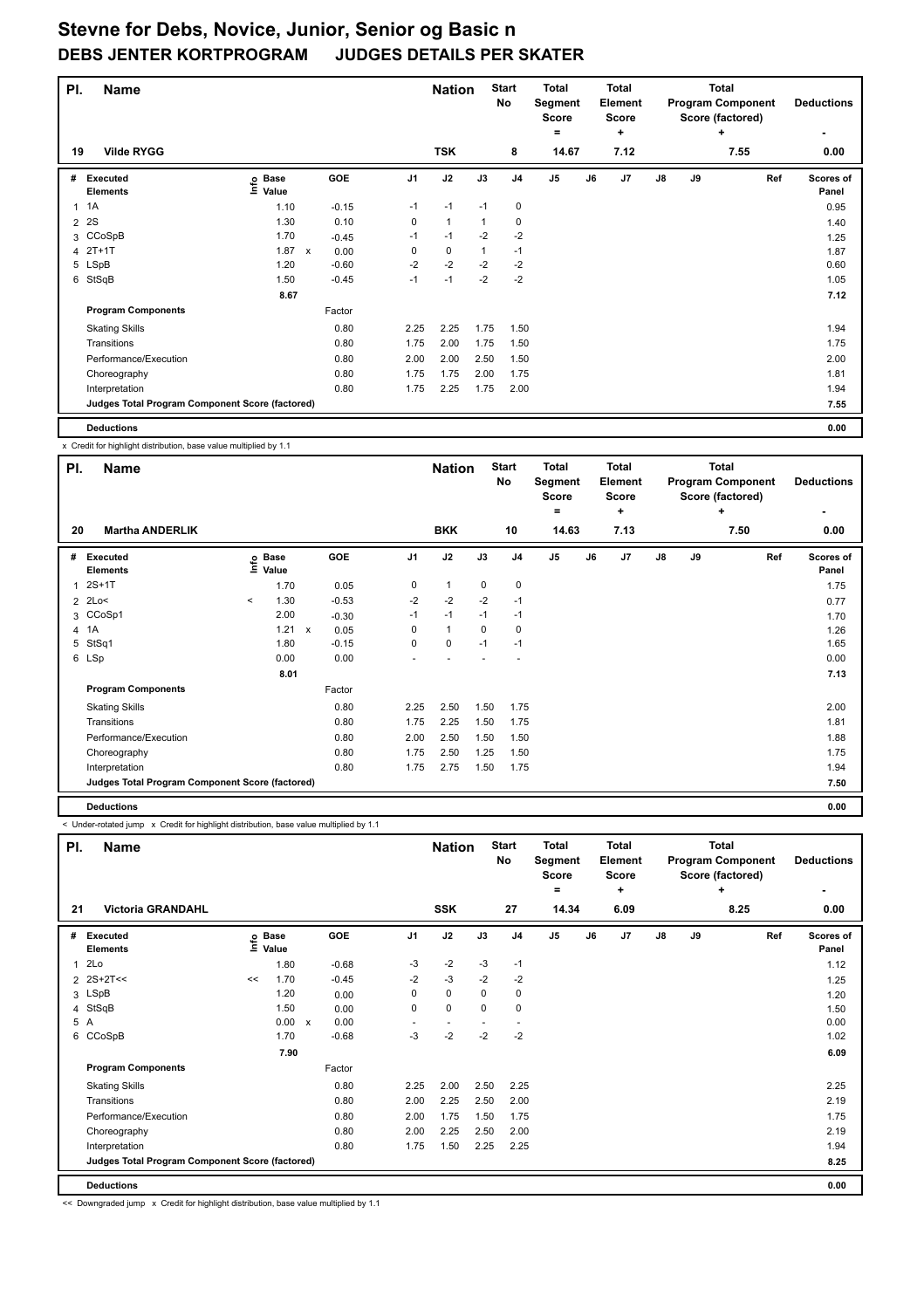| PI.            | <b>Name</b>                                     |              |                      |              |         |                | <b>Nation</b> |      | <b>Start</b><br>No | <b>Total</b><br>Segment<br><b>Score</b><br>۰ |    | <b>Total</b><br>Element<br><b>Score</b><br>÷ |    |    | <b>Total</b><br><b>Program Component</b><br>Score (factored)<br>÷ | <b>Deductions</b>         |
|----------------|-------------------------------------------------|--------------|----------------------|--------------|---------|----------------|---------------|------|--------------------|----------------------------------------------|----|----------------------------------------------|----|----|-------------------------------------------------------------------|---------------------------|
| 22             | Lykke BERG                                      |              |                      |              |         |                | <b>BKK</b>    |      | 1                  | 13.99                                        |    | 6.99                                         |    |    | 7.00                                                              | 0.00                      |
| #              | Executed<br><b>Elements</b>                     | lnfo         | <b>Base</b><br>Value |              | GOE     | J <sub>1</sub> | J2            | J3   | J <sub>4</sub>     | J <sub>5</sub>                               | J6 | J <sub>7</sub>                               | J8 | J9 | Ref                                                               | <b>Scores of</b><br>Panel |
| $\mathbf{1}$   | 1A                                              |              | 1.10                 |              | 0.00    | 0              | 0             | 0    | $\mathbf 0$        |                                              |    |                                              |    |    |                                                                   | 1.10                      |
| $\overline{2}$ | 2Lo<                                            | $\checkmark$ | 1.30                 |              | $-0.60$ | $-2$           | $-2$          | $-2$ | $-2$               |                                              |    |                                              |    |    |                                                                   | 0.70                      |
|                | 3 LSpB                                          |              | 1.20                 |              | $-0.60$ | $-2$           | $-2$          | $-2$ | $-2$               |                                              |    |                                              |    |    |                                                                   | 0.60                      |
|                | 4 2S+1T                                         |              | 1.87                 | $\mathsf{x}$ | $-0.25$ | $-1$           | $-1$          | $-1$ | $-2$               |                                              |    |                                              |    |    |                                                                   | 1.62                      |
|                | 5 CCoSp1                                        |              | 2.00                 |              | $-0.53$ | $-1$           | $-2$          | $-2$ | $-2$               |                                              |    |                                              |    |    |                                                                   | 1.47                      |
| 6              | StSq1                                           |              | 1.80                 |              | $-0.30$ | $-1$           | $-1$          | $-1$ | $-1$               |                                              |    |                                              |    |    |                                                                   | 1.50                      |
|                |                                                 |              | 9.27                 |              |         |                |               |      |                    |                                              |    |                                              |    |    |                                                                   | 6.99                      |
|                | <b>Program Components</b>                       |              |                      |              | Factor  |                |               |      |                    |                                              |    |                                              |    |    |                                                                   |                           |
|                | <b>Skating Skills</b>                           |              |                      |              | 0.80    | 1.75           | 1.75          | 1.75 | 1.75               |                                              |    |                                              |    |    |                                                                   | 1.75                      |
|                | Transitions                                     |              |                      |              | 0.80    | 1.50           | 2.00          | 1.75 | 1.75               |                                              |    |                                              |    |    |                                                                   | 1.75                      |
|                | Performance/Execution                           |              |                      |              | 0.80    | 2.00           | 1.75          | 1.50 | 1.50               |                                              |    |                                              |    |    |                                                                   | 1.69                      |
|                | Choreography                                    |              |                      |              | 0.80    | 1.75           | 2.25          | 1.50 | 2.25               |                                              |    |                                              |    |    |                                                                   | 1.94                      |
|                | Interpretation                                  |              |                      |              | 0.80    | 1.75           | 2.00          | 1.25 | 1.50               |                                              |    |                                              |    |    |                                                                   | 1.63                      |
|                | Judges Total Program Component Score (factored) |              |                      |              |         |                |               |      |                    |                                              |    |                                              |    |    |                                                                   | 7.00                      |
|                | <b>Deductions</b>                               |              |                      |              |         |                |               |      |                    |                                              |    |                                              |    |    |                                                                   | 0.00                      |

< Under-rotated jump x Credit for highlight distribution, base value multiplied by 1.1

| PI.          | <b>Name</b>                                     |    |                            |                      |                | <b>Nation</b> |              | <b>Start</b><br>No | <b>Total</b><br>Segment<br><b>Score</b> |    | <b>Total</b><br>Element<br><b>Score</b> |               |    | <b>Total</b><br><b>Program Component</b><br>Score (factored) | <b>Deductions</b>  |
|--------------|-------------------------------------------------|----|----------------------------|----------------------|----------------|---------------|--------------|--------------------|-----------------------------------------|----|-----------------------------------------|---------------|----|--------------------------------------------------------------|--------------------|
|              |                                                 |    |                            |                      |                |               |              |                    | ۰                                       |    | ٠                                       |               |    | ÷                                                            |                    |
| 23           | <b>Charlotte EGEBERG</b>                        |    |                            |                      |                | <b>BSK</b>    |              | 22                 | 12.80                                   |    | 6.55                                    |               |    | 7.25                                                         | 1.00               |
| #            | Executed<br><b>Elements</b>                     |    | e Base<br>E Value<br>Value | <b>GOE</b>           | J <sub>1</sub> | J2            | J3           | J <sub>4</sub>     | J5                                      | J6 | J7                                      | $\mathsf{J}8$ | J9 | Ref                                                          | Scores of<br>Panel |
| $\mathbf{1}$ | <b>2S</b>                                       |    | 1.30                       | $-0.10$              | 0              | $-1$          | $\mathbf 0$  | $-1$               |                                         |    |                                         |               |    |                                                              | 1.20               |
|              | 2 CCoSpB                                        |    | 1.70                       | $-0.53$              | $-2$           | $-1$          | $-2$         | $-2$               |                                         |    |                                         |               |    |                                                              | 1.17               |
|              | 3 1Lo+2Lo<<                                     | << | 1.00                       | $-0.30$              | -3             | $-3$          | $-3$         | $-3$               |                                         |    |                                         |               |    |                                                              | 0.70               |
|              | 4 LSp1                                          |    | 1.50                       | $-0.60$              | $-1$           | -3            | $-2$         | $-2$               |                                         |    |                                         |               |    |                                                              | 0.90               |
|              | 5 StSqB                                         |    | 1.50                       | $-0.23$              | $-1$           | $\mathbf 0$   | $-1$         | $-1$               |                                         |    |                                         |               |    |                                                              | 1.27               |
|              | 6 1A                                            |    | 1.21                       | 0.10<br>$\mathsf{x}$ | 0              | $\mathbf 0$   | $\mathbf{1}$ | $\overline{1}$     |                                         |    |                                         |               |    |                                                              | 1.31               |
|              |                                                 |    | 8.21                       |                      |                |               |              |                    |                                         |    |                                         |               |    |                                                              | 6.55               |
|              | <b>Program Components</b>                       |    |                            | Factor               |                |               |              |                    |                                         |    |                                         |               |    |                                                              |                    |
|              | <b>Skating Skills</b>                           |    |                            | 0.80                 | 2.25           | 1.50          | 1.75         | 1.25               |                                         |    |                                         |               |    |                                                              | 1.69               |
|              | Transitions                                     |    |                            | 0.80                 | 2.00           | 1.75          | 2.00         | 1.50               |                                         |    |                                         |               |    |                                                              | 1.81               |
|              | Performance/Execution                           |    |                            | 0.80                 | 2.00           | 2.00          | 1.75         | 1.50               |                                         |    |                                         |               |    |                                                              | 1.81               |
|              | Choreography                                    |    |                            | 0.80                 | 2.25           | 2.25          | 2.00         | 1.75               |                                         |    |                                         |               |    |                                                              | 2.06               |
|              | Interpretation                                  |    |                            | 0.80                 | 1.75           | 2.25          | 1.50         | 1.25               |                                         |    |                                         |               |    |                                                              | 1.69               |
|              | Judges Total Program Component Score (factored) |    |                            |                      |                |               |              |                    |                                         |    |                                         |               |    |                                                              | 7.25               |
|              | <b>Deductions</b>                               |    |                            | $-1.00$<br>Falls:    |                |               |              |                    |                                         |    |                                         |               |    |                                                              | $-1.00$            |

<< Downgraded jump x Credit for highlight distribution, base value multiplied by 1.1

| PI.                  | <b>Name</b>                                     |               |                      |                      |                | <b>Nation</b>            |      | <b>Start</b><br><b>No</b> | <b>Total</b><br>Segment<br>Score<br>$=$ |    | Total<br>Element<br><b>Score</b><br>÷ |               |    | Total<br><b>Program Component</b><br>Score (factored)<br>÷ | <b>Deductions</b>  |
|----------------------|-------------------------------------------------|---------------|----------------------|----------------------|----------------|--------------------------|------|---------------------------|-----------------------------------------|----|---------------------------------------|---------------|----|------------------------------------------------------------|--------------------|
| 24                   | <b>Inger Eirin PETTERSEN</b>                    |               |                      |                      |                | <b>OI</b>                |      | 19                        | 12.76                                   |    | 5.71                                  |               |    | 8.05                                                       | 1.00               |
| #                    | <b>Executed</b><br><b>Elements</b>              | $\frac{6}{2}$ | <b>Base</b><br>Value | <b>GOE</b>           | J <sub>1</sub> | J2                       | J3   | J <sub>4</sub>            | J <sub>5</sub>                          | J6 | J <sub>7</sub>                        | $\mathsf{J}8$ | J9 | Ref                                                        | Scores of<br>Panel |
| $\blacktriangleleft$ | $2S+Lo$                                         |               | 1.30                 | $-0.40$              | -3             | $-2$                     | $-2$ | $-1$                      |                                         |    |                                       |               |    |                                                            | 0.90               |
|                      | 2 LSp1                                          |               | 1.50                 | 0.00                 | 0              | $\mathbf 0$              | 0    | 0                         |                                         |    |                                       |               |    |                                                            | 1.50               |
|                      | $3$ 2Lo<                                        | $\prec$       | 1.30                 | $-0.90$              | $-3$           | $-3$                     | $-3$ | $-3$                      |                                         |    |                                       |               |    |                                                            | 0.40               |
|                      | 4 CCoSp                                         |               | 0.00                 | 0.00                 | $\sim$         | $\overline{\phantom{a}}$ |      |                           |                                         |    |                                       |               |    |                                                            | 0.00               |
|                      | 5 1A                                            |               | 1.21                 | 0.05<br>$\mathsf{x}$ | 0              | 0                        | 0    | -1                        |                                         |    |                                       |               |    |                                                            | 1.26               |
| 6                    | StSq1                                           |               | 1.80                 | $-0.15$              | 0              | $\pmb{0}$                | $-1$ | $-1$                      |                                         |    |                                       |               |    |                                                            | 1.65               |
|                      |                                                 |               | 7.11                 |                      |                |                          |      |                           |                                         |    |                                       |               |    |                                                            | 5.71               |
|                      | <b>Program Components</b>                       |               |                      | Factor               |                |                          |      |                           |                                         |    |                                       |               |    |                                                            |                    |
|                      | <b>Skating Skills</b>                           |               |                      | 0.80                 | 2.50           | 2.50                     | 1.75 | 2.00                      |                                         |    |                                       |               |    |                                                            | 2.19               |
|                      | Transitions                                     |               |                      | 0.80                 | 2.00           | 2.50                     | 1.50 | 2.00                      |                                         |    |                                       |               |    |                                                            | 2.00               |
|                      | Performance/Execution                           |               |                      | 0.80                 | 2.50           | 2.25                     | 1.75 | 1.75                      |                                         |    |                                       |               |    |                                                            | 2.06               |
|                      | Choreography                                    |               |                      | 0.80                 | 2.25           | 2.25                     | 1.25 | 2.00                      |                                         |    |                                       |               |    |                                                            | 1.94               |
|                      | Interpretation                                  |               |                      | 0.80                 | 2.25           | 2.25                     | 1.50 | 1.50                      |                                         |    |                                       |               |    |                                                            | 1.88               |
|                      | Judges Total Program Component Score (factored) |               |                      |                      |                |                          |      |                           |                                         |    |                                       |               |    |                                                            | 8.05               |
|                      | <b>Deductions</b>                               |               |                      | $-1.00$<br>Falls:    |                |                          |      |                           |                                         |    |                                       |               |    |                                                            | $-1.00$            |

< Under-rotated jump x Credit for highlight distribution, base value multiplied by 1.1